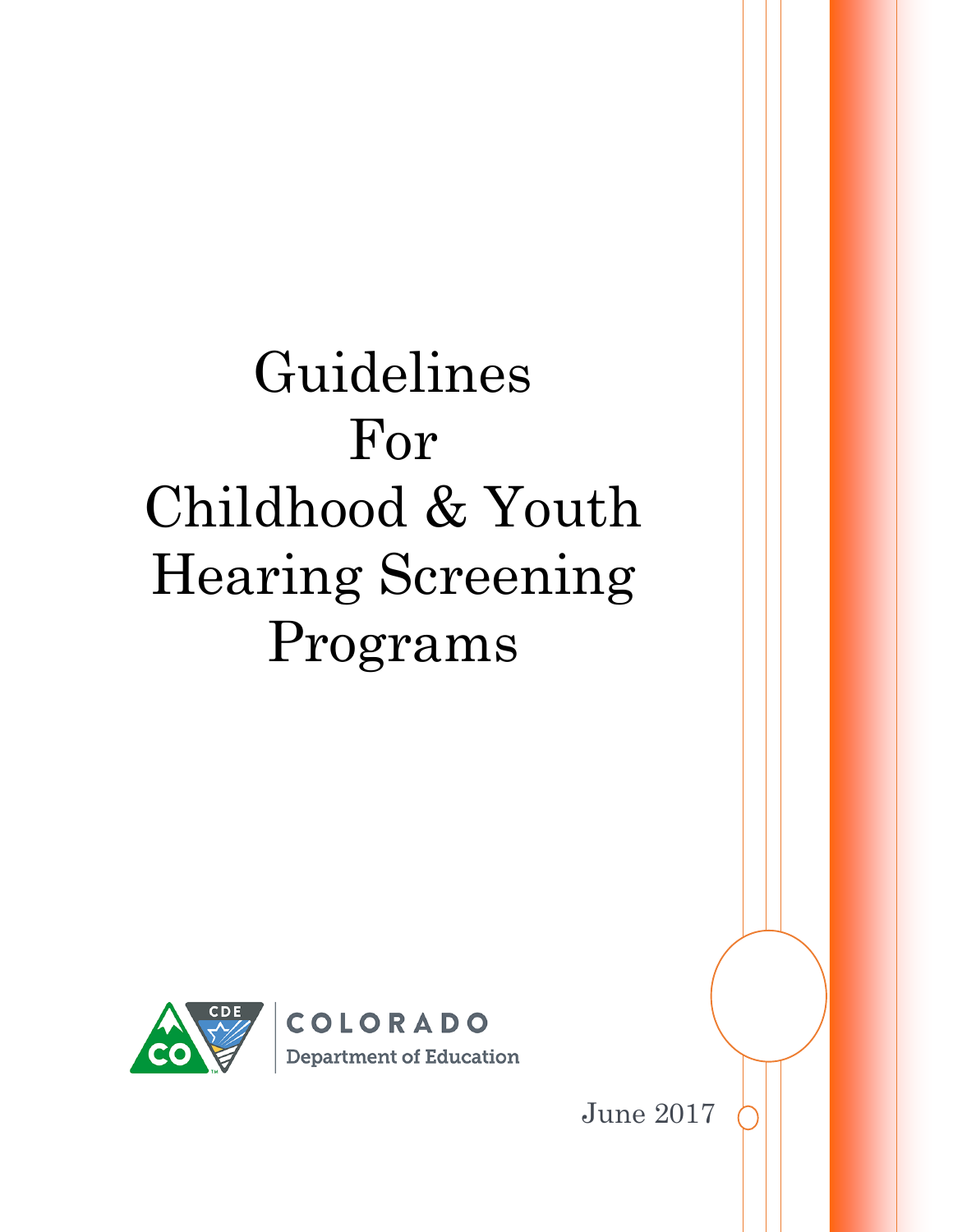The following participants are acknowledged for their participation in developing the *Guidelines for Colorado Childhood Hearing Screening Programs*:

| Kathleen Patrick RN, MA, NCSN, FNASN                                                              | Lenita Hartman, MA                                                        |
|---------------------------------------------------------------------------------------------------|---------------------------------------------------------------------------|
| Assistant Director - Health & Wellness Unit                                                       | Program Initiatives Manager                                               |
| <b>Colorado Department of Education</b>                                                           | Early Intervention Colorado                                               |
| Lisa Cannon, AuD, CCC-A                                                                           | Alison Meagher, AuD, CCC-A                                                |
| <b>Educational Audiology Coordinator, CDE</b>                                                     | <b>Educational Audiologist</b>                                            |
| Educational Audiologist, Denver Public Schools                                                    | <b>Thompson School District</b>                                           |
| Heidi Adams, AuD                                                                                  | Heidi McCaslin, MA                                                        |
| <b>Educational Audiologist</b>                                                                    | Preschool Special Education Director                                      |
| Westminster Public Schools                                                                        | <b>Colorado Department of Education</b>                                   |
| Sarah Blumenthal MSN, RN                                                                          | Jennifer Schryer, AuD                                                     |
| Staff Development and Screening Coordinator                                                       | <b>Educational Audiologist</b>                                            |
| Denver Public Schools                                                                             | <b>Mountain BOCES - West</b>                                              |
| Sandra Gabbard, PhD<br><b>Clinical Audiologist</b><br>President/CEO<br><b>Marion Downs Center</b> | Linda Wood, BSN, RN, NCSN<br><b>School Nurse</b><br>Aurora Public Schools |
| Debbie Gwinner, AuD<br><b>Educational Audiologist</b><br><b>Cherry Creek School District</b>      |                                                                           |

Thank you also to the following individuals who reviewed the final guidelines:

Tara Bauman, AuD, CCC-A Clinical Audiologist Denver Health Hospital Authority

Kelly Grenham, RN, BSN, MPS, NCSN School Nurse Consultant Mapleton School District / Children's Hospital Colorado, School Health Program

Karen O'Keeffe, RN, MSN, NCSN School Nurse Child Find Team, Denver Public Schools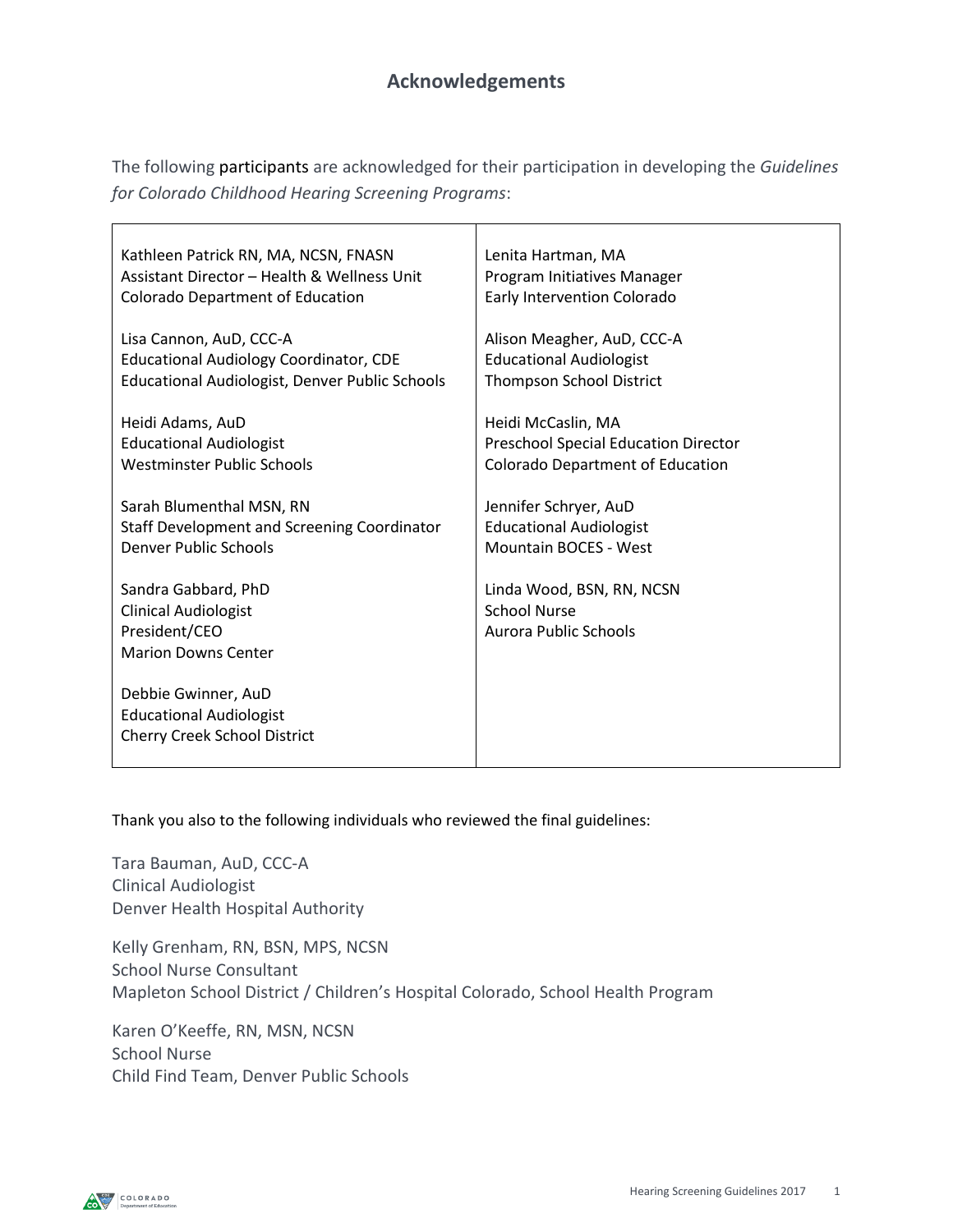# **Table of Contents**

|                   |                                                                                                                                                                                                                                | 3 |
|-------------------|--------------------------------------------------------------------------------------------------------------------------------------------------------------------------------------------------------------------------------|---|
|                   | <b>Recommended Hearing Screening Procedures</b>                                                                                                                                                                                |   |
| Ι.                | <b>Screening Methods</b>                                                                                                                                                                                                       |   |
|                   | A. Otoacoustic Emissions (OAE) Manual Contract Contract Otoaccust Contract Of A. Otoacoustic Emissions (OAE)                                                                                                                   |   |
|                   |                                                                                                                                                                                                                                |   |
|                   |                                                                                                                                                                                                                                |   |
| II.               | <b>Target Population Considerations</b>                                                                                                                                                                                        |   |
|                   | A. Goal 10                                                                                                                                                                                                                     |   |
|                   | B. General Considerations Manual Construction of the Constantine Consideration of the Consideration of the Cons                                                                                                                |   |
|                   |                                                                                                                                                                                                                                |   |
|                   | D. School-Age Considerations [11] The Constantine Constanting Constanting Constanting Constanting Constanting Constanting Constanting Constanting Constanting Constanting Constanting Constanting Constanting Constanting Cons |   |
| III.              |                                                                                                                                                                                                                                |   |
| IV.               | <b>Screening Program Management</b>                                                                                                                                                                                            |   |
|                   |                                                                                                                                                                                                                                |   |
|                   | B. Screener Qualifications & Training [10] Marson Matterson Marson 13                                                                                                                                                          |   |
|                   | C.                                                                                                                                                                                                                             |   |
|                   | D. Screening Environment 13 and 13 and 13 and 13 and 13 and 13 and 13 and 13 and 13 and 13 and 13 and 13 and 1                                                                                                                 |   |
|                   | F.                                                                                                                                                                                                                             |   |
|                   | Recordkeeping and Data Collection [14] Recordkeeping and Data Collection [14]<br>F.                                                                                                                                            |   |
| <b>Appendices</b> |                                                                                                                                                                                                                                |   |
|                   | A. Glossary 25                                                                                                                                                                                                                 |   |
|                   |                                                                                                                                                                                                                                |   |
|                   |                                                                                                                                                                                                                                |   |
|                   |                                                                                                                                                                                                                                |   |
|                   |                                                                                                                                                                                                                                |   |
|                   | Resources 21<br>F.                                                                                                                                                                                                             |   |
|                   | References 24                                                                                                                                                                                                                  |   |
|                   |                                                                                                                                                                                                                                |   |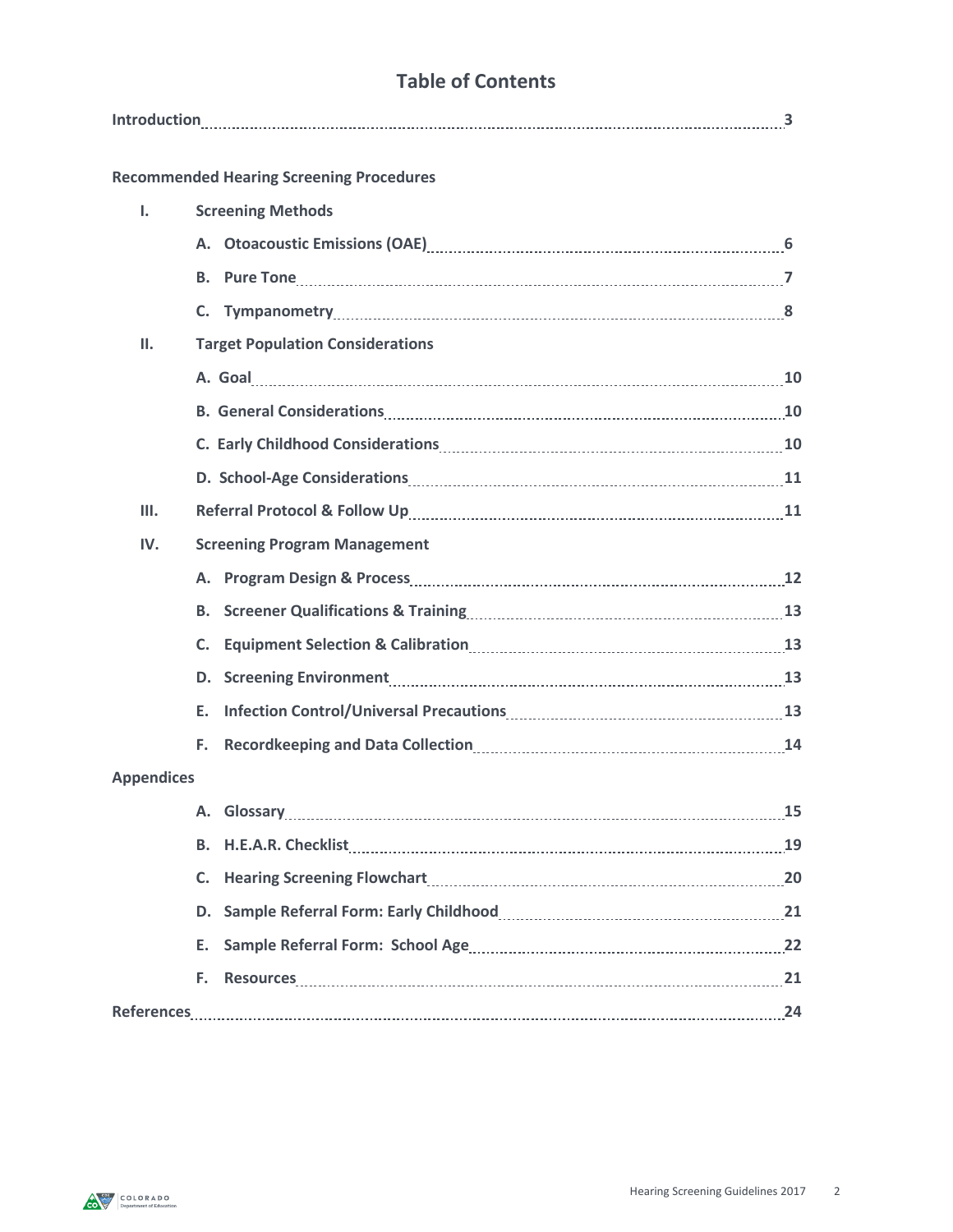# **Introduction**

The Colorado Department of Education recognizes that effective hearing screening programs are critical to the identification and removal of a potentially significant barrier to student learning. In order for students to proficiently read, write, listen and speak, they must have a firm foundation of language. Ageappropriate language, cognitive and social development are all critically tied to the ability to accurately hear.

Hearing loss is the most prevalent developmental disorder in children, and although much progress has been made in identifying hearing loss at birth, there continues to be a great need for ongoing screening throughout early childhood and into adolescence. There are several key points to consider that support the need for screening.

- Approximately 35% of newborns not passing their hearing screening receive no documented follow up (CDC, 2011).
- 10-20% of cases of permanent hearing loss are not detectable at birth (Grote, 2000).
- Transient hearing loss associated with ear infections affect up to 90% of children prior to entering school and approximately 25% of school age children (Tos, 1984; Lous and Fiellau-Nikolajsen, 1981).
- Adolescents are increasingly at-risk for noise induced hearing loss due to unsafe listening practices in recreational activities including use of personal audio devices (NAHIC, 2014).
- Unidentified and late-identified educationally significant hearing loss results in increased education costs (CDC, 2004-06).

# <span id="page-3-0"></span>**Policies Supporting Hearing Screening**

**Colorado House Bill 1095-97** requires all Colorado hospitals to provide a newborn hearing screening at birth. (For newborn hearing screening guidance, please refer to *"[Colorado Infant Hearing Advisory](http://www.chd.dphe.state.co.us/Resources/cms/ps/hcp/hearing/audiologyguide.pdf)  [Committee: Guidelines for Infant Hearing Screening, Audiologic Assessment, and Early Intervention.](http://www.chd.dphe.state.co.us/Resources/cms/ps/hcp/hearing/audiologyguide.pdf)*") Currently, 97% of infants born in Colorado are screened and if identified with hearing loss are referred to appropriate early intervention programs. Colorado's Early Hearing Detection & Intervention ([EHDI\)](http://www.infanthearing.org/states/state_profile.php?state=colorado) system is coordinated among various agencies including the Colorado Department of Public Health and Environment [\(CDPHE\)](https://www.colorado.gov/cdphe/newborn-hearing-screening)[, Early Intervention Colorado,](http://www.eicolorado.org/) and the Colorado Home Intervention Program [\(CHIP\)](http://www.csdb.org/programs-services/outreach-programs-3/early-education-services/colorado-home-intervention-programchip/). A significant gap exists in population-based hearing screening between birth and entry into school, a time when many children are at-risk for developing hearing loss.

**Colorado state statut[e C.R.S. 22-1-116](http://www.lpdirect.net/casb/crs/22-1-116.html)** states that "the sight and hearing of all children in the kindergarten, first, second, third, fifth, seventh, and ninth grades, or children in comparable age groups referred for testing, shall be tested during the school year by the teacher, principal, or other qualified person authorized by the school district. Each school in the district shall make a record of all sight and hearing tests given during the school year and record the individual results of each test on each child's records. The parents or guardians shall be informed when a deficiency is found. The provisions of this section shall not apply to any child whose parent or guardian objects on religious or personal grounds."

The **[Individuals with Disabilities Education Act](https://sites.ed.gov/idea/) (IDEA 2004)** requires local education agencies to identify, locate, and evaluate all children with disabilities. This obligation, called child find, requires

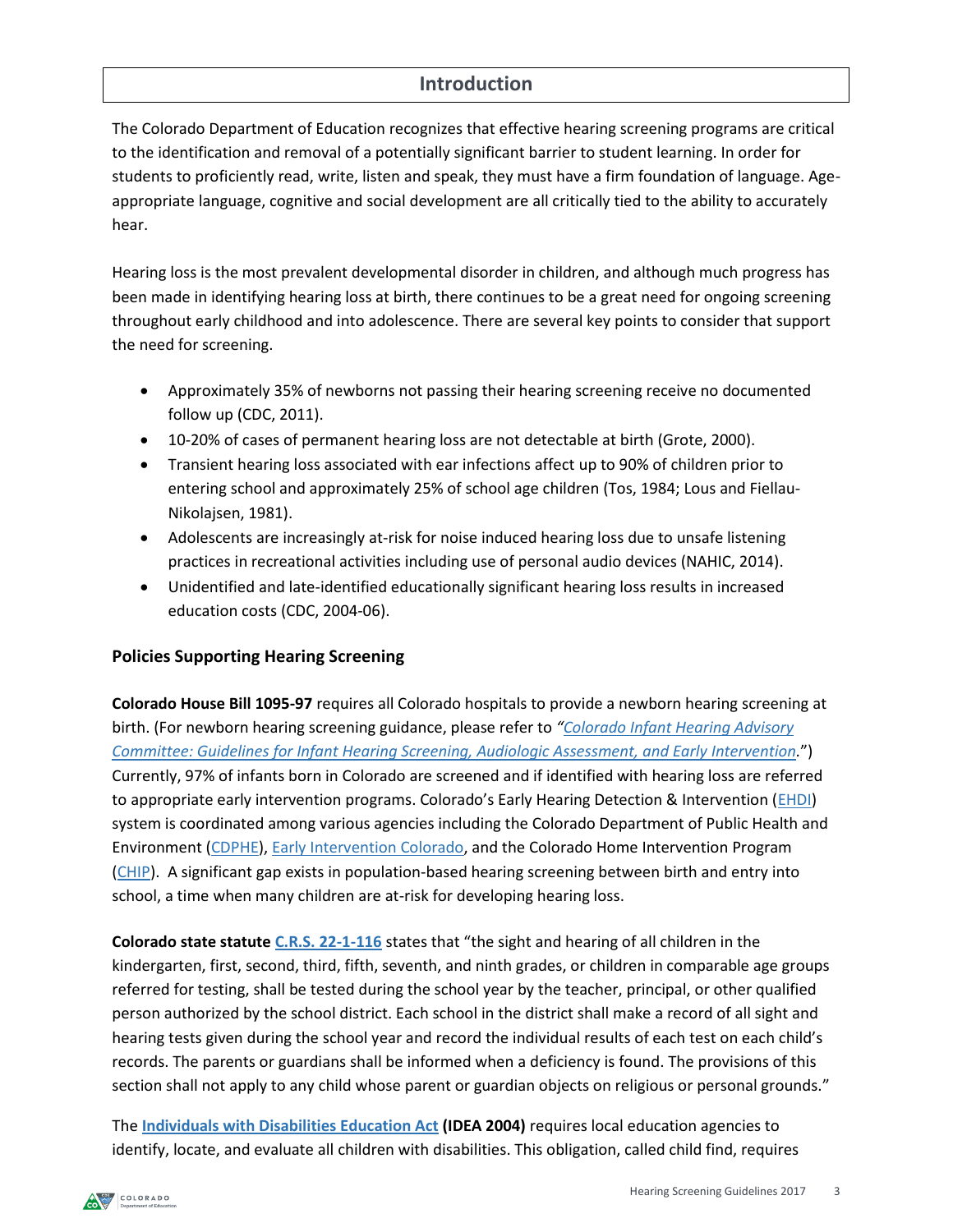states to have a comprehensive system to identify children from birth to age twenty one with disabilities, or suspected of having disabilities, and who have a need for early intervention or special education. Children birth through age two referred to [Early Intervention Colorado](http://coloradoofficeofearlychildhood.force.com/eicolorado?lang=en) receive hearing screening as a part of the initial evaluation or assessment to establish eligibility. Children over age 3 may receive hearing screening as one component of the screening and/or comprehensive evaluation activities that occur to determine eligibility for special education services.

**U.S. Head Start Program Performance Standards** [\(45 CFR 1301-1311\)](https://www.gpo.gov/fdsys/granule/CFR-2010-title45-vol4/CFR-2010-title45-vol4-part1301) mandate a hearing screening within 45 days of the child's entry into a Head Start or Early Head Start program. New performance [standards effective November 2016](http://eclkc.ohs.acf.hhs.gov/policy/presenting)

The **[Colorado Preschool Program](https://www.cde.state.co.us/cpp)** (CPP), our state funded early childhood program for children at risk of starting elementary school unprepared, encourages districts to a administer hearing screening as a part of a high quality preschool program. In 2016, 96% of the district-administered programs provided hearing screenings to children enrolled in CPP.

The **[American Academy of Pediatrics](http://www.aap.org/)** (AAP) recommends that children receive repeated hearing screenings and be regularly assessed for risk of hearing loss. Recommendations for Preventive Pediatric [Health Care](https://www.aap.org/en-us/Documents/periodicity_schedule.pdf)

The **Centers for Disease Control (CDC) of the [US Department of Health and Human Services](https://www.cdc.gov/)** urges school districts to establish policies that promote hearing health, including hearing loss prevention programs. [Promoting Hearing Health in Schools](http://www.cdc.gov/healthyschools/noise/promoting.htm)

The **[Centers for Medicare & Medicaid Services \(CMS\)](https://www.cms.gov/)** recommends that children enrolled in Medicaid should receive hearing screenings at each well-child check-up. The program known as Early and Periodic Screening, Diagnostic and Treatment services (EPSDT) provides a comprehensive benefit to ensure that children are identified and treated as early as possible. EPSDT – [A Guide for States](https://www.medicaid.gov/medicaid/benefits/downloads/epsdt_coverage_guide.pdf)

# **Scope of Guidelines**

The purpose of these guidelines is to establish recommended childhood and youth hearing screening practices to be used statewide by all agencies or systems providing screenings to children. These guidelines are for screening purposes only. Hearing screening is the quick and efficient first step in the process of identifying normal hearing or the need for further evaluation. Audiologists are the professionals charged with diagnosing a hearing problem. Any children with a known hearing loss must be managed by an audiologist and therefore should not be seen through a screening program.

# **Audiology Support**

All hearing screening programs should include regular consultation by an audiologist. Before setting up a screening program, identify an audiologist who can assist in the development, training, and evaluation of the screening program as well as help establish a follow-up protocol for children referred. Most often this is the local educational audiologist, who is hired by the school district or Board of Cooperative Educational Services (BOCES), and whose job role includes coordinating and assisting with hearing screening programs from birth through 21. For charter and private schools, and other programs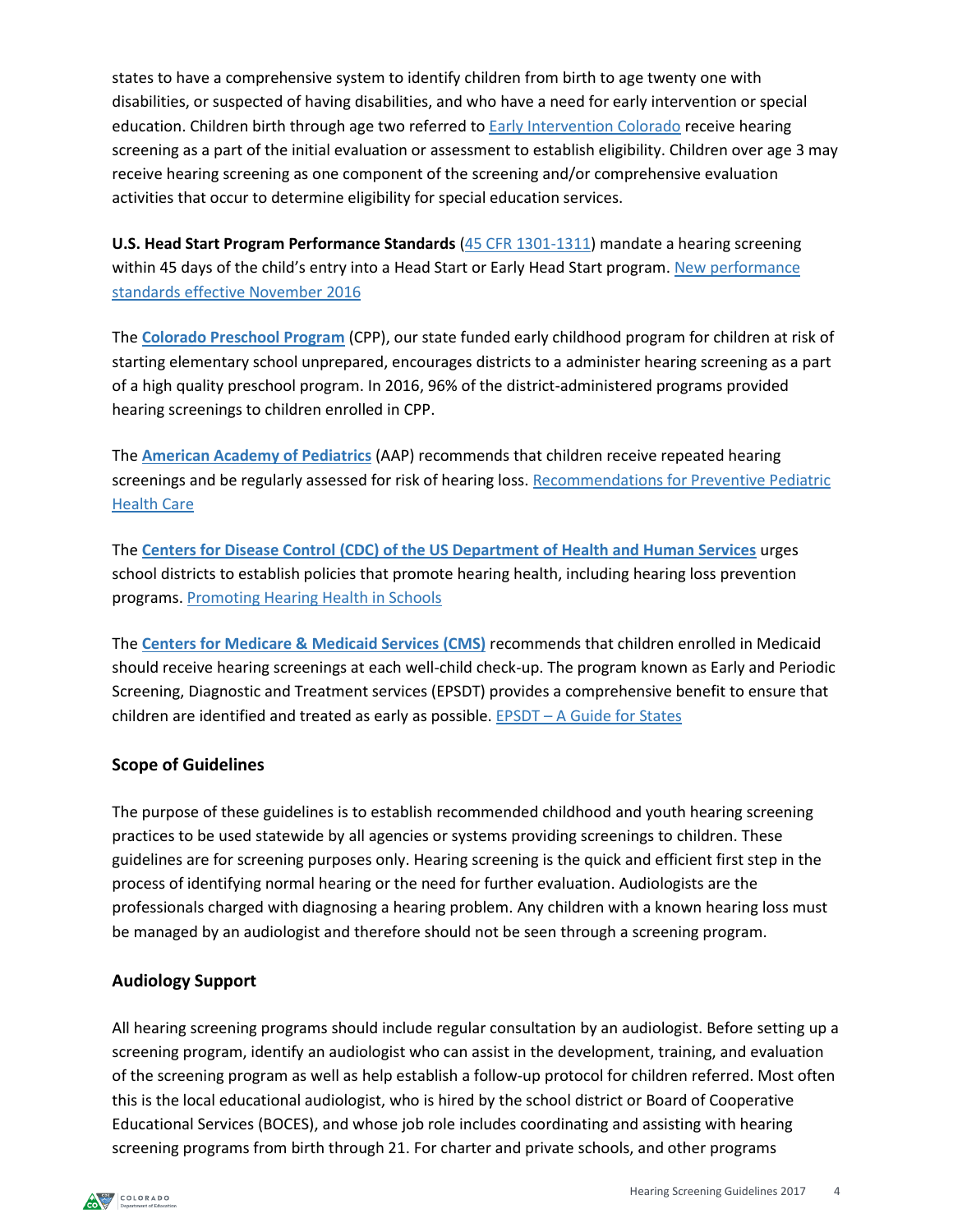unaffiliated with the school system or child find activities, audiology consultation may be available through audiology regional coordinators with the Colorado Department of Public Health and Environment (CDPHE) or through various public or private health and community agencies. For more resources, se[e Resource](#page-23-0) page.

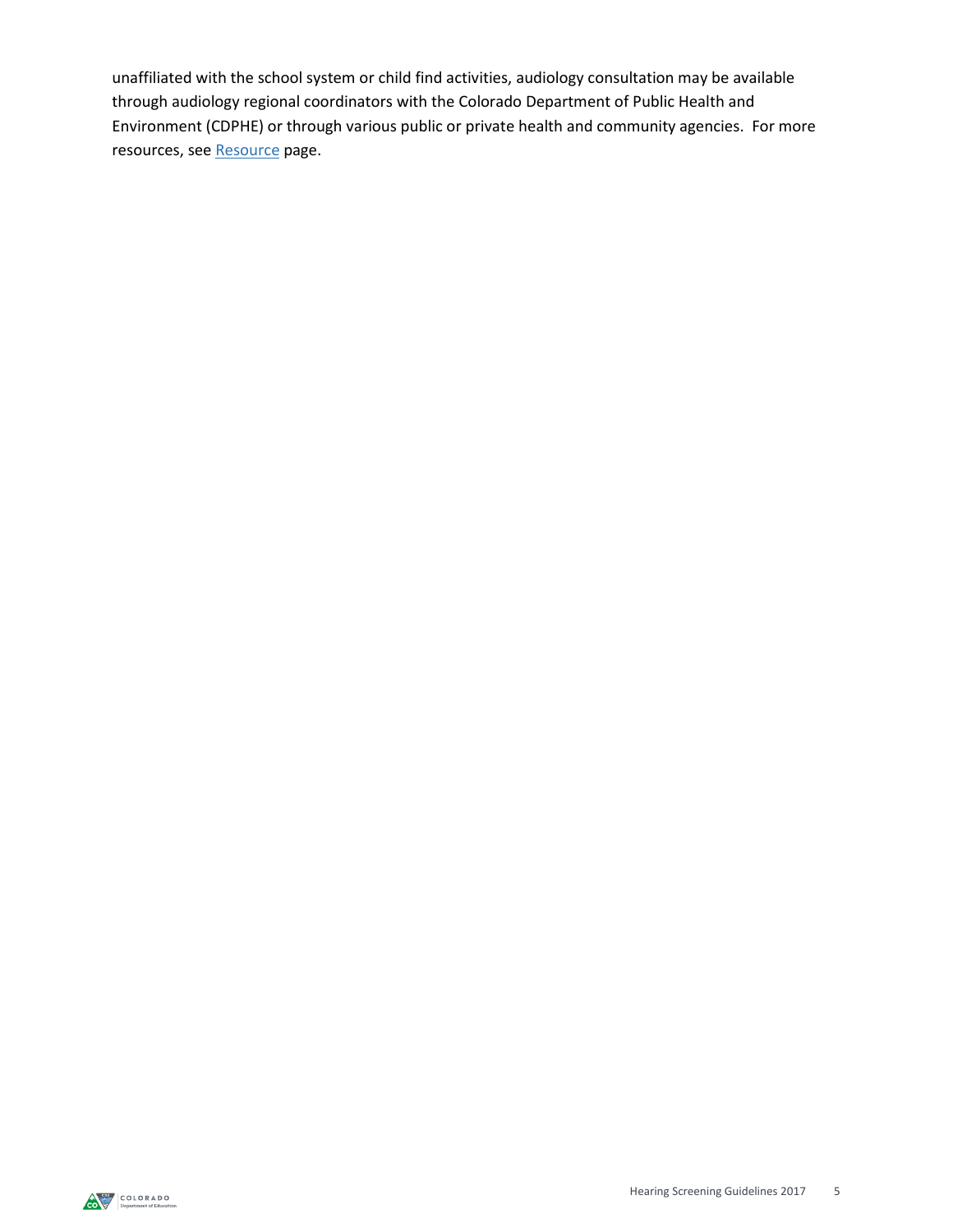# **Recommended Hearing Screening Procedures**

# **I. Screening Methods**

# **A. Otoacoustic Emissions (OAE; DPOAE)**

**Ages:** 0 to 4 years,11 months; appropriate for older students unable to perform pure tone screening

**Overview:** OAEs are sounds created in the cochlea which can be measured by a sensitive microphone placed in the ear canal. OAEs are not technically a test of hearing acuity but they reflect the performance of inner ear function and are highly correlated to hearing ability. Specifically, the type of OAE screening that is recommended is known as "distortion product" or "DP" OAEs.

**Equipment:** Automated DPOAE screening device [\(how to select a device\)](http://www.infanthearing.org/earlychildhood/docs/OAE%20EquipmentEvaluationChecklistforGuide.pdf); approximate cost \$3400-4000; requires disposable probe tips; requires annual calibration; [equipment suppliers;](#page-23-1) examples of OAE screeners:



#### **Procedure:**

- 1. Select the appropriate environment.
	- a. Choose a time and setting comfortable to the child and where movement by the child will be minimal. If doing other health screenings, conduct OAE screening first.
	- b. Reduce noise from external (loud talking, toys, fans, etc.) and internal (sounds from child being screened such as talking, laughing, etc.) sources as much as possible for faster and easier screening.
- 2. Visually inspect the outer ear to make sure there are no obvious signs of infection, blockage or physical anomaly.
- 3. After noting the size of the ear canal opening, select a probe tip that will fit snugly in the child's ear
- 4. Place probe in the child's ear canal. The probe delivers a low-volume sound into the ear. In approximately 30 seconds, the result is displayed on the computer screen.
- 5. Read the results on the screen (Pass or Refer).

#### **Helpful Tips**

 $\checkmark$  Check the equipment, including all cords, at the beginning of each screening day either by screening your own ear or using the equipment's probe calibration check procedure. Discontinue if any problems are found.

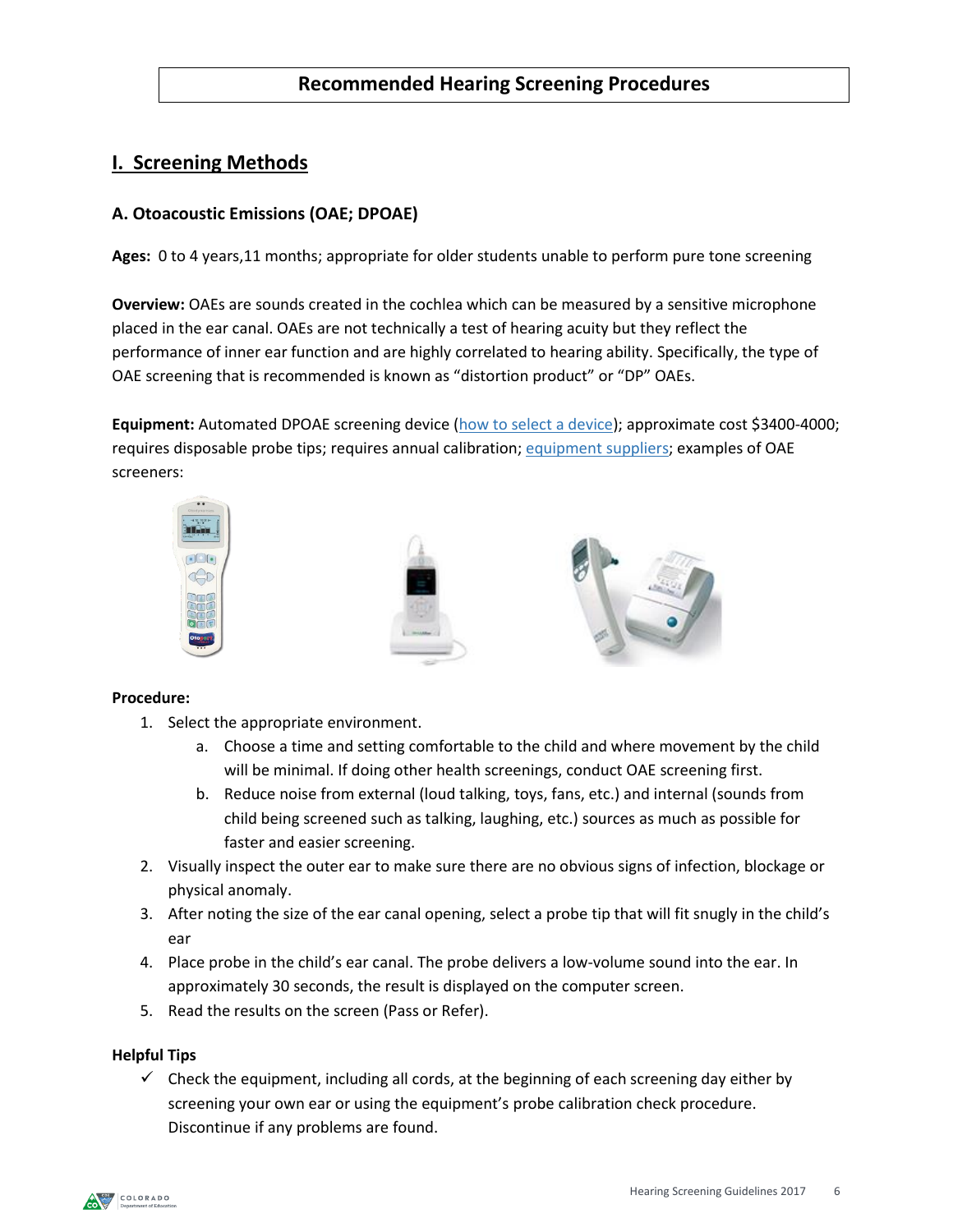- $\checkmark$  Engage the child in a quiet distraction such as a visually interesting toy or elicit help from another adult to keep the child still, quiet, and hands away from their ears. Try to create a fun feeling if possible.
- $\checkmark$  If child is afraid or unsure of the probe, familiarize by gently touching it to child's arm, hand or cheek to point out how soft it is. Have child "help" screen a doll or stuffed animal.
- $\checkmark$  Do not hold the probe in the ear canal for an extended period of time as that increases the potential for high noise level or movement.
- $\checkmark$  Screener may screen a sleeping child during nap time.

# **Referral Criteria for OAEs:**

Refer if either ear displays a refer screen; refer if unable to screen due to excessive noise, movement or inability to place probe. See **Screening [Flow Chart](#page-20-0)** for further details.

# **B. Pure Tone**

**Ages:** 5+; appropriate for younger students who can be reliably conditioned to respond

**Overview:** Pure tone signals are presented across different frequencies, and responses to the signals typically include a hand raise or a conditioned response such as dropping a block in a bucket.

**Equipment:** Pure tone audiometer; approximate cost: \$1000; requires annual calibration; cleaning cloths for headphones are recommended[; equipment suppliers;](#page-23-1) examples of pure tone screening audiometers:



#### **Procedure:**

- 1. Select an appropriate environment.
	- a. Choose a quiet setting; test during normal hours so concerns can be identified; test away from halls, windows, cafeterias, gyms, HVAC equipment, bathrooms, and play areas; limit visual distractions.
	- b. Consider checking noise level with sound level meter (SLM) or SLM smartphone app.
	- c. DO NOT PROCEED with screening if noise levels are too loud (greater than 50dBA).
- 2. Visually inspect the outer ear; remove glasses or headbands; tuck hair or headscarf behind ears.
- 3. Instruct or condition the child or youth.
- 4. Place headphones; red headphone on right ear, blue headphone on left ear.

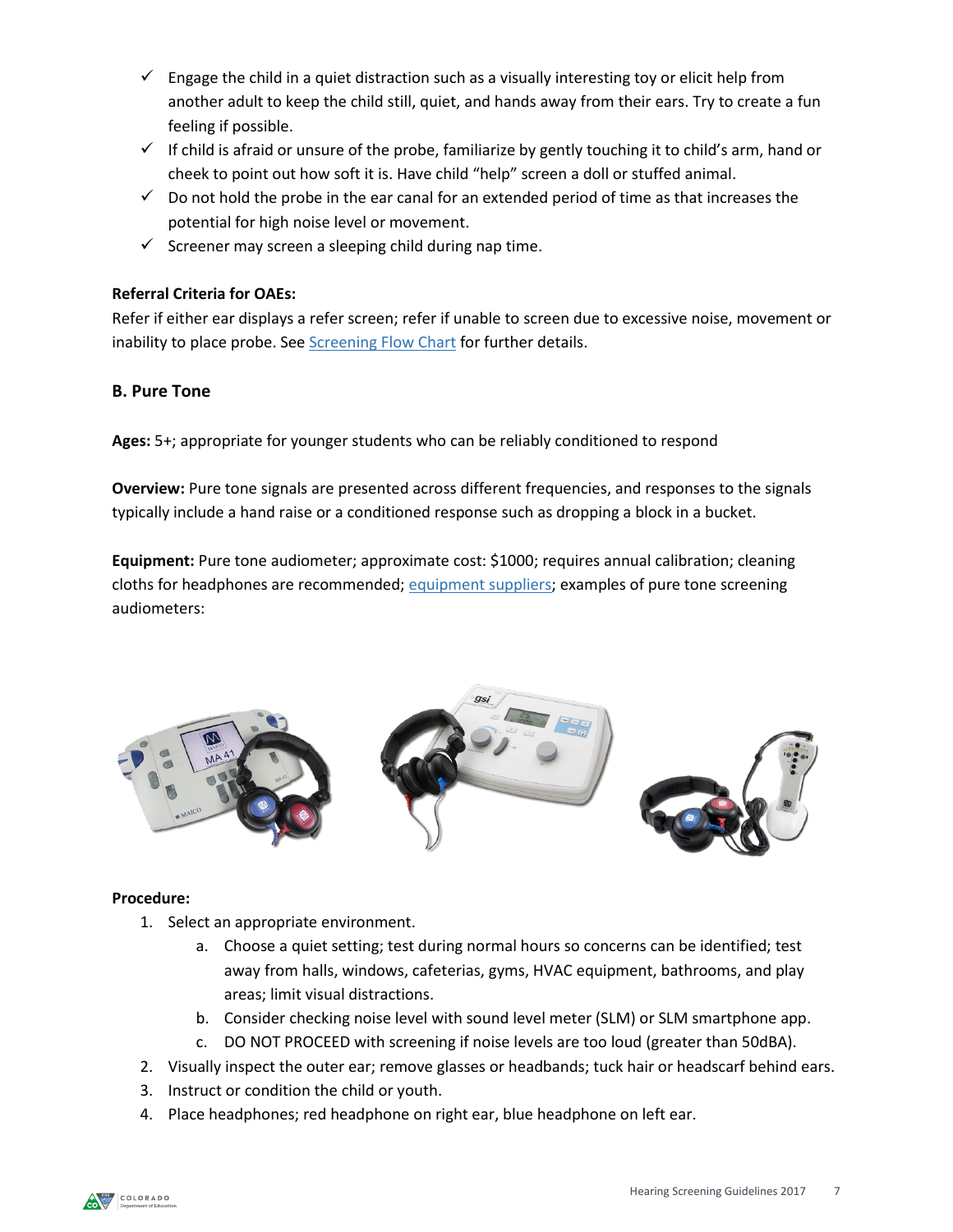- 5. Perform age-appropriate **pure tone sweep at 20 decibels (dB)** at the recommended frequencies. (Speech stimuli are not recommended for use.)
- 6. Present a tone (approximately 3 seconds long) more than once but no more than 4 times.

| Age of Child                            |      | Decibel Level   Recommended Frequencies to Screen |
|-----------------------------------------|------|---------------------------------------------------|
| Primary: K to 5 <sup>th</sup> Grade     | 20dB | 1000 Hz., 2000 Hz., 4000 Hz.                      |
| Secondary: 6 <sup>th</sup> Grade and up | 20dB | 1000 Hz., 2000 Hz., 4000 Hz., 6000 Hz.            |

- 7. Lack of responses at any frequency in either ear constitutes a failure.
- 8. Rescreen immediately preferably doing one or more of the following.
	- a. Remove headphones and carefully replace them over ears.
	- b. Move child to a different tester and different audiometer if available.
	- c. Rescreen during same screening session, on following day, or soon thereafter.

#### **Helpful Tips**

- $\checkmark$  Perform a daily listening and visual check of the audiometer; inspect the headphones, cords and buttons; listen for noise while pressing buttons; ensure screening tones can be heard; if any problem is found discontinue screening.
- $\checkmark$  Use conditioned "play" techniques with younger children who need more concrete response options (drop a block in the bucket or put a peg in the pegboard when sound is heard).
- $\checkmark$  Use of warble tone stimulus (instead of steady pure tone stimulus) is acceptable and may be helpful in certain situations.
- $\checkmark$  Repositioning the headphones may be necessary in some individuals whose ears "collapse" and cause occlusion of the ear canal.

#### **Referral Criteria:**

Refer the child upon failure to respond to one or more tones presented.

# **C. Tympanometry (optional second tier screening added to OAE or pure tone)**

**Ages:** Any age, but particularly useful in early childhood (not appropriate for infants under 6 months)

**Overview:** Not a test of hearing. Used to screen outer and middle ear functions (ear canal, eardrum, bones of middle ear and Eustachian tube) and helps delineate referral for a medical evaluation versus an audiology evaluation. Should be used *after* OAE or pure tone referral as an optional second stage screening.

**Equipment:** Automated tympanometer; approximate cost \$4000; requires disposable probe tips; requires annual calibration; some combined into device with audiometer; [equipment suppliers;](#page-23-1) examples of screening tympanometers: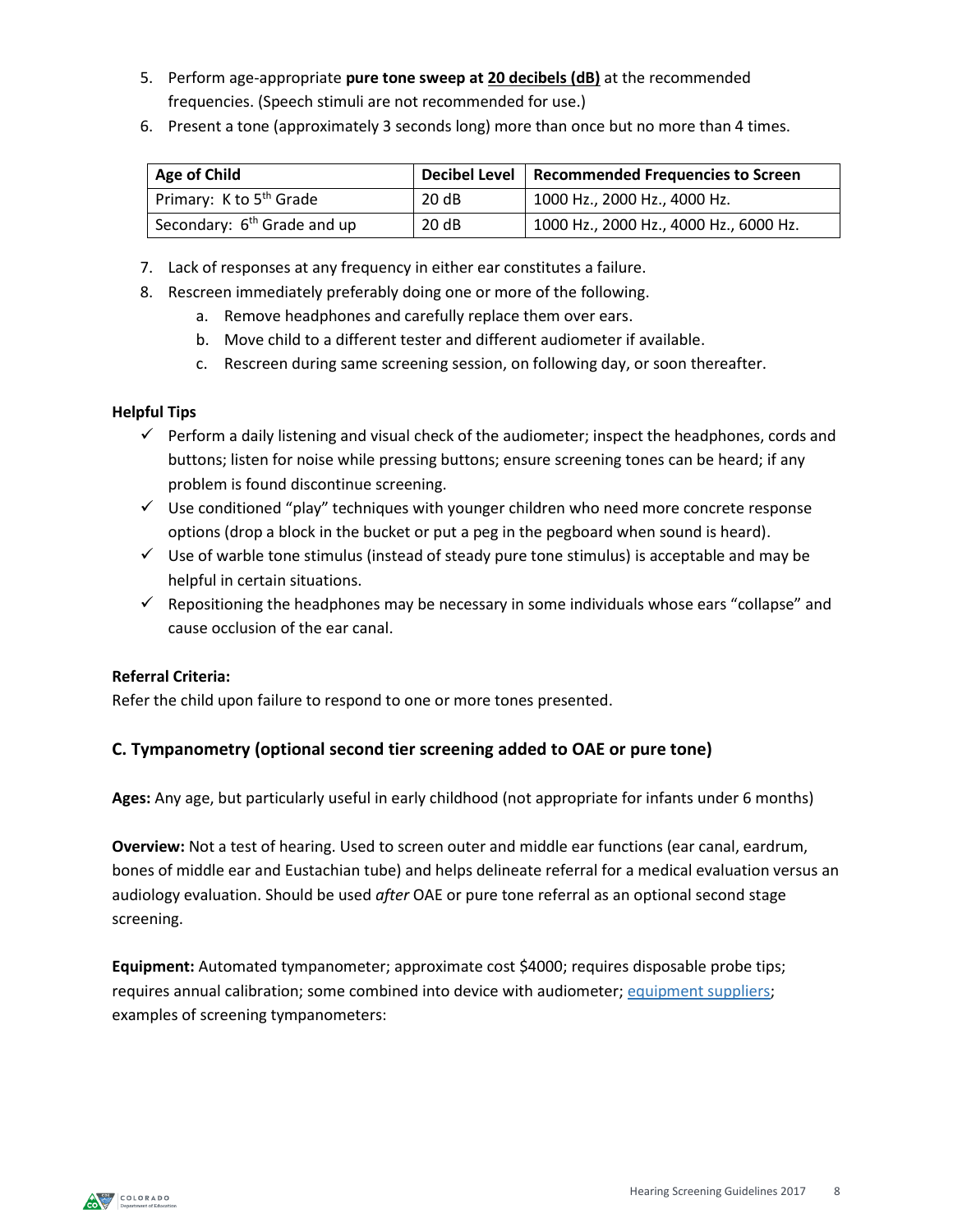

#### **Procedure:**

- 1. Conduct a visual inspection.
- 2. Select appropriate size probe tip.
- 3. Place against ear canal and hold steady to maintain seal.
- 4. Review and interpret results based on type of equipment.
	- a. Automated equipment will report "pass" or "refer"
	- b. Non-automated equipment refer criteria: >250 daPa tympanometric width for children 3–12 years of age and >275 da Pa tympanometric width for children below age 3. If the use of tympanometric width is not possible, <0.2 mmhos static compliance is recommended (AAA, 2011).

#### **Helpful Tips:**

- $\checkmark$  Check calibration of machine daily, inspect all cords, and discontinue if problems are found.
- $\checkmark$  Use tympanometry as an immediate "next step" screening following failure of pure tone or OAE screening to help clarify the nature of the failure and mos[t efficient referral protocol.](#page-20-0)
- $\checkmark$  Repeat the screening if a flat tympanogram (no observable peak on graph) is obtained.
- $\checkmark$  A flat tympanogram in conjunction with ear canal volume greater than 1.0 cm<sup>3</sup> can indicate patent pressure equalizer (PE) tubes or perforated eardrum.
- $\checkmark$  A flat tympanogram with a small ear canal volume (less than .4cm<sup>3</sup>) may indicate occlusion of the ear canal, possibly due to cerumen (earwax) build-up.
- $\checkmark$  An airtight seal may not be obtained in the presence of PE tubes or a perforated eardrum; do not keep trying to obtain the seal.
- $\checkmark$  Tympanometry screening may be most appropriately performed by audiologist during rescreening, especially for public school screening programs.
- $\checkmark$  Referrals should not be made on failed tympanometry screening alone.

#### **Referral Criteria:**

A refer on tympanometry screening PLUS failure on OAE or pure tone screening warrants medical referral and/or repeat screening in 6-8 weeks (depending upon specific program referral protocol).

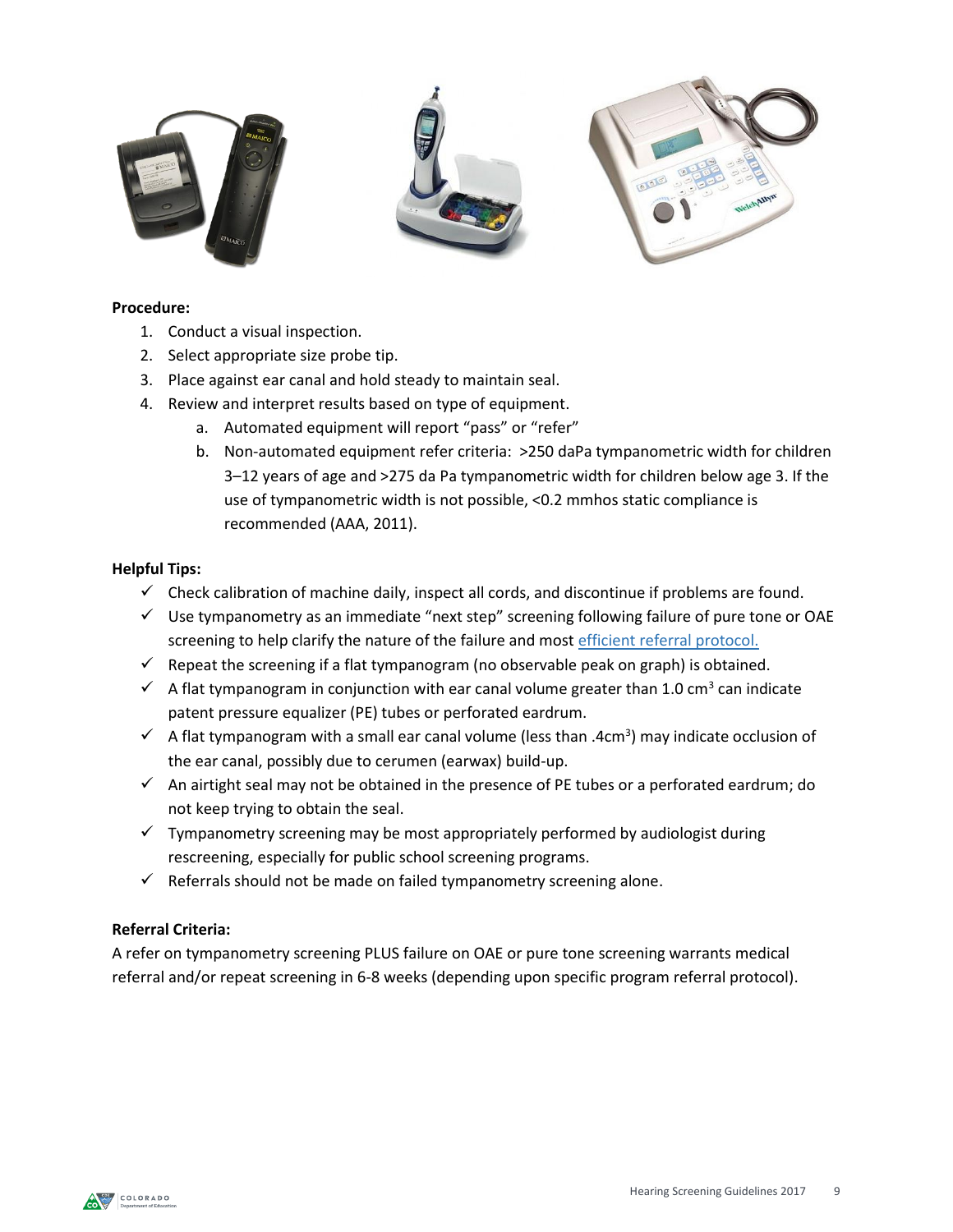# **II. Target Population Considerations**

# **A. Goal**

The goal of hearing screening should be to identify children who have a need for further diagnostic testing to determine the presence of an educationally significant hearing loss. Periodic screening throughout childhood is very important to prevent delays in development. Some children who pass the hearing screening may go on to develop hearing loss suddenly or gradually as hearing loss can occur at any age. Many children not passing a hearing screening may have temporary hearing loss due to middle ear conditions which require medical intervention. Oftentimes children with undetected mild, moderate or unilateral losses are mistaken for having other problems. Children being assessed for teacher- or caregiver-reported behavior and/or attention problems are prime candidates for a hearing screening to rule out a potential hearing loss before taking next steps.

# **B. General Considerations**

In addition t[o mandated screening requirements,](#page-3-0) the following situations warrant screening of children and youth in all circumstances.

- When caregiver, teacher, or school staff have a concern specifically about hearing
- When there is a referral due to concerns about a potential disability
- When there is no documented follow up from a previous hearing screening referral

Certain children should not or cannot participate in a hearing screening and should be immediately referred to an audiologist for a more in-depth screening or monitoring. These include children and youth:

- With known hearing loss, hearing aids, or other specialized hearing technology
- With outer ear physical abnormalities such as absence of an ear canal
- Who are unable to participate in the hearing screening

It is important to remember that neither OAE nor pure tone screening will identify all children with every type or degree of hearing disorder, therefore special attention should be paid to children with [high risk factors](#page-19-0) and parent/caregiver concern. Referral directly to an audiologist for a complete audiological assessment may be warranted.

# **C. Early Childhood Considerations**

Periodic early childhood screening will assist in identifying children who were not identified at birth or who have developed hearing loss after the newborn period. For most children, results from the newborn hearing screening should be considered valid only up until the child's first birthday. Special attention should be paid to children with high-risk factors and more frequent screening may be warranted. For example, it is recommended that children with a family history of childhood hearing loss be monitored twice a year until they reach school age. Other high-risk indicators of early childhood hearing loss are listed on the [H.E.A.R. Checklist](#page-19-0) in the Appendix B.

Distortion product otoacoustic emissions (DPOAE) is Colorado's recommended method for screening children 6 months through 4 years of age. DPOAE screening, which does not require a behavioral

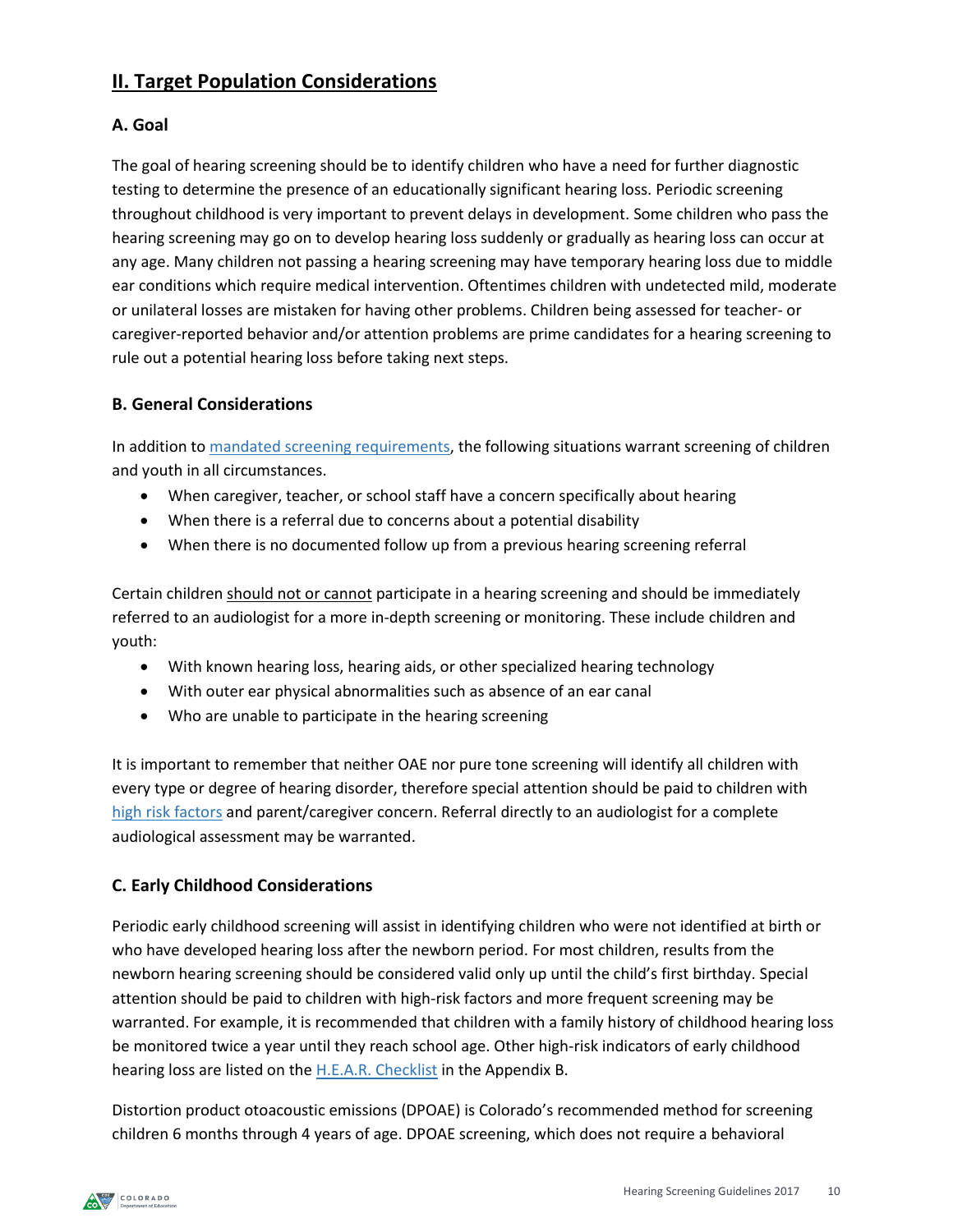response from children, has been used to reliably screen children in a variety of early childhood programs. For a full discussion of implementing an OAE screening program in an early childhood setting, including training materials and resources, refer to *[this resource](http://www.infanthearing.org/earlychildhood/)* at the National Center for Hearing Assessment and Management (NCHAM).

# **D. School-Age Considerations**

Colorado statute requires annual hearing screening of the following grades: K, 1, 2, 3, 5, 7 and 9. Although not specified in state statute, best practices suggest that preschool is a high-risk population for hearing loss and therefore, it is recommended that school screenings include mass-population preschool screening in conjunction with K-12 programs. The following school-age students should also receive a hearing screening:

- Students newly enrolled or transferred to a new school
- Students being evaluated or re-evaluated for special education services
- Adolescents who are at-risk for noise induced hearing loss due to recreational activities
- Students who report hearing problems or ringing in their ears

Pure tone screening is the recommended screening procedure for students 5 years of age and older. School-based screening programs that include preschool screenings will need to consider the feasibility of using the recommended screening method, OAE, for their preschool population. Older students who are unable to participate in a pure tone screening, such as those with cognitive or behavioral impacts may be screened using OAE either by a trained screener or by an audiologist.

# **III. Referral, Rescreening & Follow Up**

The decision-making process of where to refer and when to rescreen should be part of a locally developed and documented screening protocol. A basic screening flowchart is included i[n Appendix C](#page-20-0) and may be further streamlined depending upon available resources and targeted populations being screened.

Those making referrals to health care professionals are encouraged to become familiar wit[h current](http://www.entnet.org/sites/default/files/feb2016omeguidelinefactsheet.pdf)  [practices in medical management of otitis media](http://www.entnet.org/sites/default/files/feb2016omeguidelinefactsheet.pdf) (OME). OME is a major cause of hearing screening failure in children, however the medical community takes a conservative (monitoring) approach to management in children without other risk factors. For children with speech-language difficulties, developmental or other learning concerns, referral for OME should accompany details such as the type of screening, ear-specificity, and duration of problem in order to help health care professionals determine the need for medical therapies.

Screening timelines may vary among programs however, the following general practices are recommended with regard to mass-population (school-based) screening:

- Same-day/same-session rescreening to reduce the number of referrals
- Rescreen in 6-8 weeks to allow students with middle ear involvement to spontaneously resolve

It is important to be careful about how and what information is shared with caregivers about the screening results. Remembering that the screening is not a diagnostic test, it is best to use thoughtful

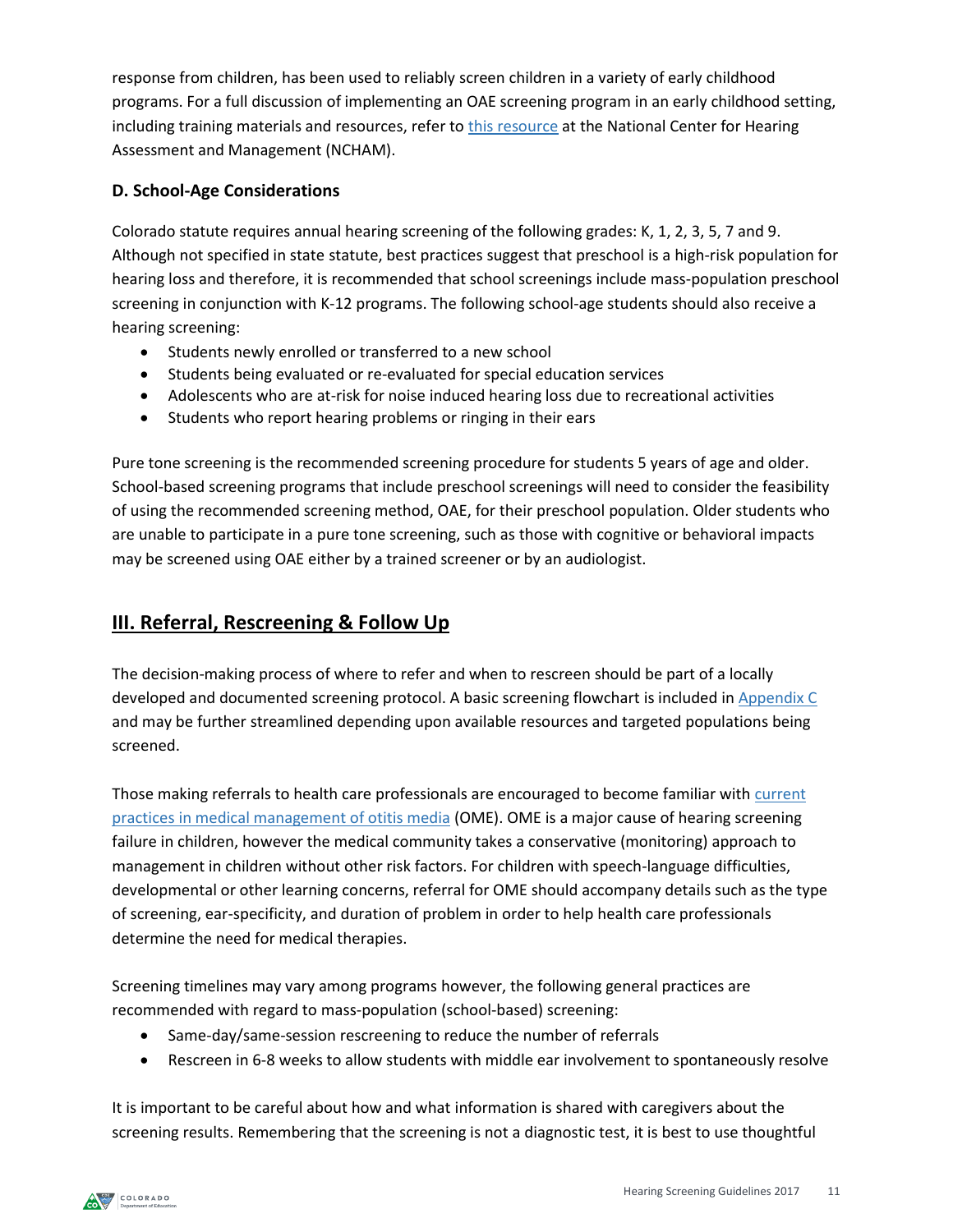language either verbally or in writing that will stress the need for further follow up without causing alarm. Sample forms can be found in Appendix  $D & E$ .

When documenting results from a hearing screening in a child's health record, IFSP/IEP or other educational plan, it is important to include information about what follow up is necessary either medically or audiologically. If a child is being followed by an audiologist to complete the screening or identify a hearing loss, the documentation should refer to the audiology report and audiologist's interpretation of the impact of hearing loss on developmental or educational progress.

A screening program is only effective if the appropriate follow up for referrals occurs. Above all, ensure that a clear protocol is in place for every step of the process and that it is understood by all. Remember that the process is not complete until the child has passed the screening or been cleared or diagnosed by an audiologist.

# **IV. Screening Program Management**

# **A. Program Design & Process**

Screening protocols and referral processes will vary from setting to setting as the available community resources, allocated personnel, and purpose for screening differ. Mass-population screenings in the school setting may be designed to utilize district school nurses and/or educational audiologists prior to referring to health care providers. For screenings outside of school systems, referral to a private health care provider may be the appropriate first step. Some programs may choose to perform tympanometry screening as a second tier screening, which will further differentiate the decision to refer to an audiologist or a health care provider. In Colorado, educational audiologists are employed by local education agencies to support schools districts, in part to identify children with disabilities. Educational and public health audiologists may be available to take community referrals from a variety of sources. Each screening program should determine its referral and decision-making process, as well as ensure that the process is documented and consistent within each given program. See list of resources in [Appendix F.](#page-23-0)

Audiology involvement in hearing screening programs is imperative. Pediatric audiologists are qualified to provide guidance, development, implementation, and oversight of hearing screening programs. In situations where audiology oversight is not feasible, it is strongly recommended that non-audiologist managers of hearing screening programs utilize one or more community audiologists as an advisory body for their hearing screening programs. Audiologists should be involved in helping to determine the screening method(s) and follow-up protocol(s) best suited to the specific setting and population as well as in the training of screeners. All screening program managers should be knowledgeable about confidentiality policies, requirements for parental consent and notification, referral and counseling practices, and management of risk factors including infection control.

# **B. Screener Qualifications & Training**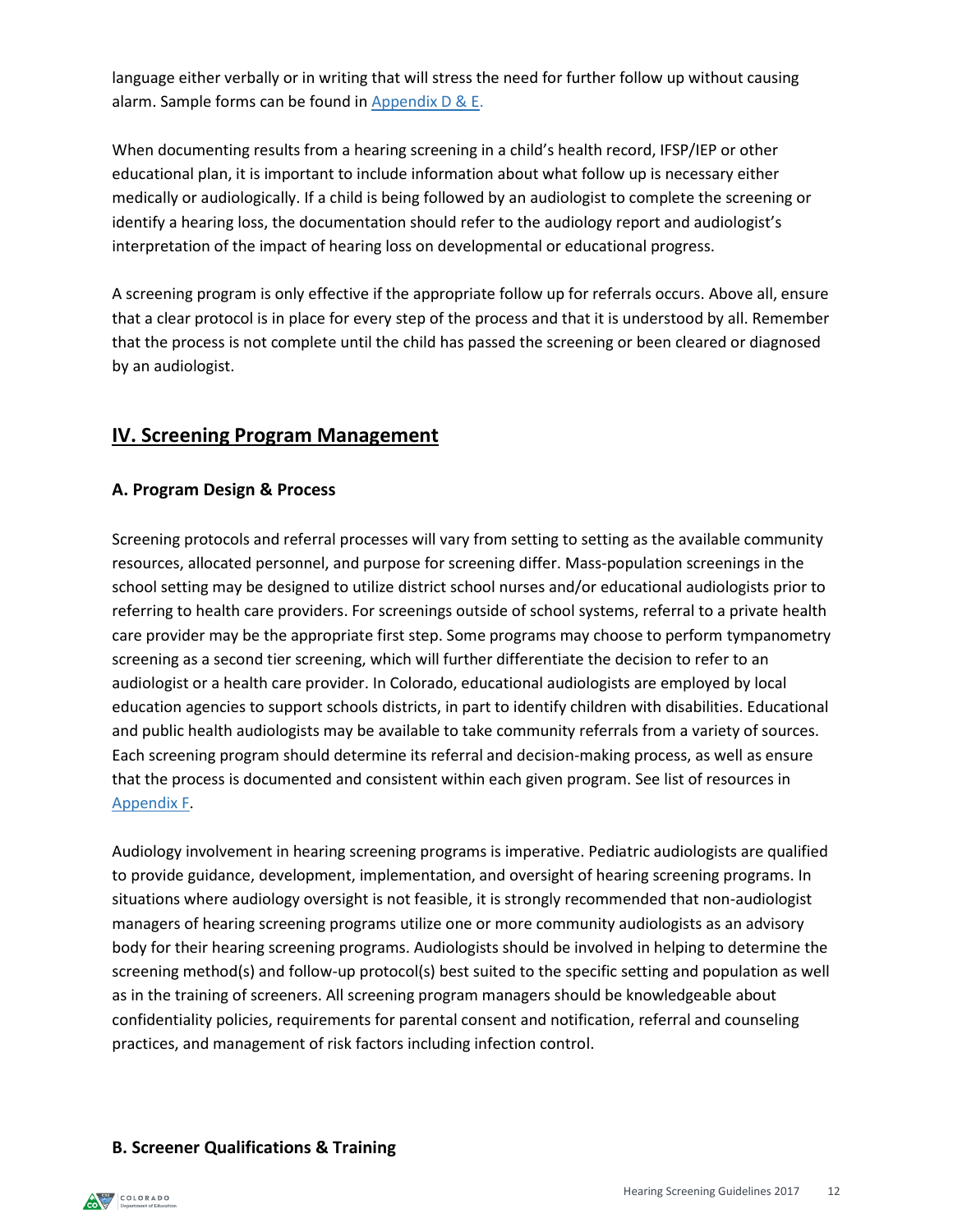Individuals can become qualified screeners only after satisfactorily completing training and hands-on practice provided by an audiologist or other professional highly experienced in hearing screening. Trained individuals may be nurses, speech-language pathologists, technicians, volunteers and/or other trained lay persons. Annual refresher trainings for screeners should be provided to maintain screening skills, and documentation of a screener's knowledge and skills is an important quality assurance check in an effective screening program. See [Resources](#page-23-0) page for further information on training.

# **C. Equipment Selection and Calibration**

Each screening program should consider a number of factors when determining which equipment to purchase and use. Considerations should include the target population being screened, the screening setting, and the financial resources and personnel available. Regardless of what type of equipment is used, it is critical that it be maintained and working properly. Check to be sure that all equipment has been calibrated at least annually to meet national standards [\(ANSI S3.6-2010\)](https://webstore.ansi.org/RecordDetail.aspx?sku=ASQ%2FANSI%20S3-2012&source=google&keyword=ansi%20s3&gclid=CjwKCAjwqcHLBRAqEiwA-j4AyOnzv76ZsPPb-sbNKmg-qUis_GLtN7SVtMMyuZJ7tplOpow8phSYRhoCIroQAvD_BwE). Daily checks of equipment should also be performed by screeners prior to using the equipment. Additional supplies may be needed for each device including probe tips and headphone covers. Programs should allow for the annual budgetary needs required to keep equipment functioning appropriately as well as be prepared for unexpected equipment expenses such as repair. Assistance from an audiologist and/or local manufacturers' representative will be critical in choosing, purchasing, and maintaining equipment. It is important to note that OAE screening devices come preset with default "pass/fail criteria," however screening programs should consult with an audiologist when determining whether the default setting is appropriate. [Appendix F](#page-23-0) contains links to resources regarding equipment.

# **D. Screening Environment**

Finding an appropriate hearing screening environment can be challenging as noise levels in childhood and school settings are often less than ideal. The importance of this task, however, cannot be stressed enough and every effort should be made to select and confirm an appropriate screening environment. Test settings should meet the specifications detailed in national standards (ANSI, 2008), which specify the maximum permissible ambient noise levels allowed in a test room. Based on these standards, it is recommended that the background noise during pure tone screening be no greater than 50dB. There are currently no standards regarding the OAE screening environment.

# **E. Infection Control/Universal Precautions**

Adherence to infection control procedures is needed to minimize exposure of people and the environment to microorganisms that may make screeners or children being tested and/or their caregivers sick. Exposure to contaminants may occur in the hearing screening environment. For example when:

- performing visual inspection/observation of the ear
- bending over, handling, and placing headphones on ears
- handling and placing tympanometry and OAE probe tips in ears
- handling toys used for conditioned play audiometry or other screening tests
- screening children with contagious illnesses

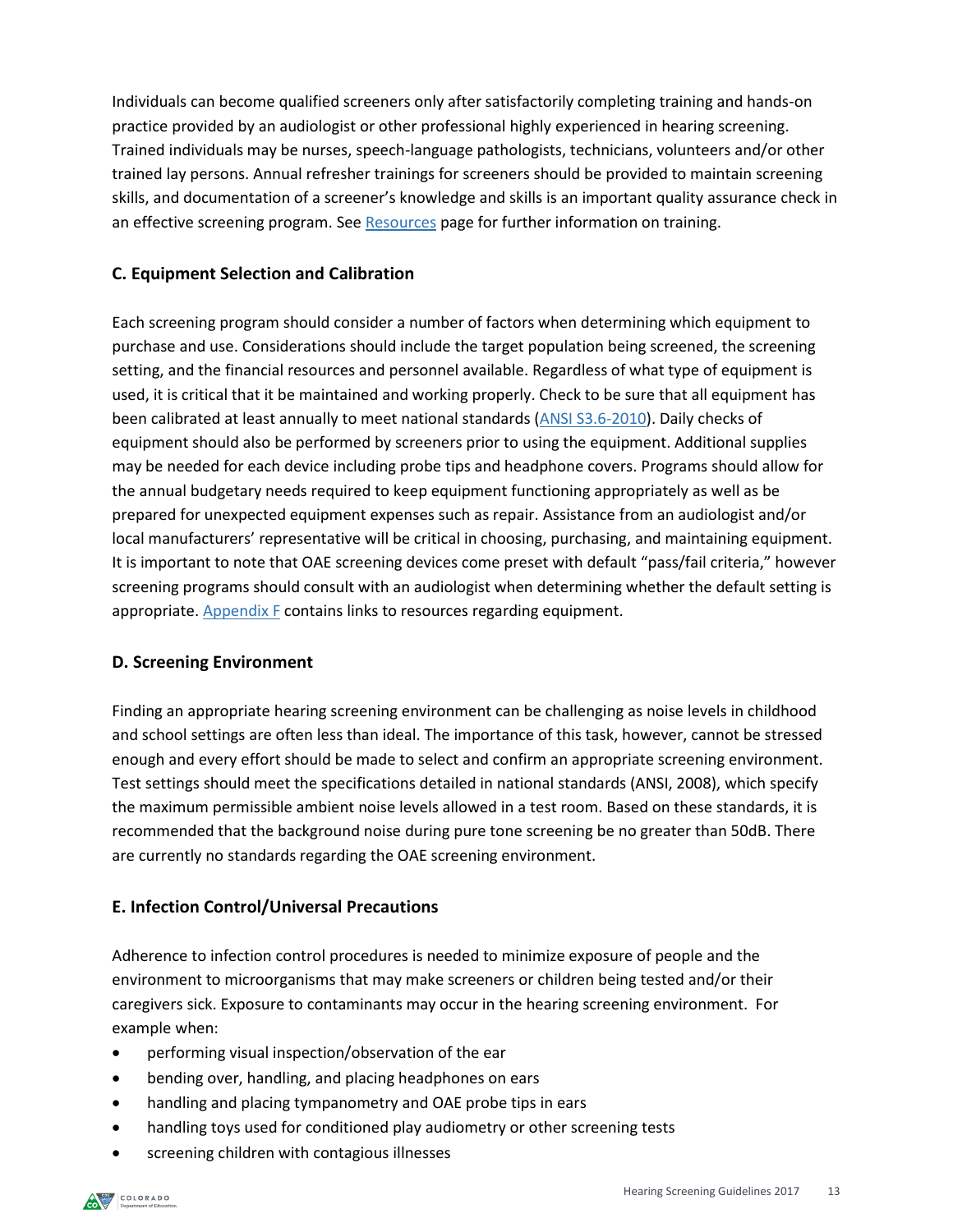- touching surfaces after handling any of the items above or after someone else has touched those surfaces
- screening children with suspected head lice or scalp infections

In order to minimize the potential for spread of contaminants, the following precautions should be taken:

- 1) Screener should wash his/her hands with soap and water or use an antibacterial hand sanitizing gel before screening each child.
- 2) Surfaces such as headphones and conditioned play toys used during screening should be cleaned and disinfected with a wipe before each use.
- 3) Other surfaces such as table tops, chairs, other toys, and any equipment that may have come in contact with microorganisms should be disinfected with a wipe as needed throughout the day and at minimum once a day.
- 4) Reusable probe tips for tympanometer and OAE devices should be replaced for each child screened.
- 5) Used probe tips and specula should be disinfected before being used again.
- 6) For lice outbreaks, determine the number of students affected and whether a significant portion of the population are impacted; adjust screening schedule as needed.

# **F. Record Keeping and Data Collection**

Data should be collected in order to evaluate the effectiveness of the hearing screening. The following are recommended data points and should be used in on-going monitoring of program performance.

- Total number of children screened
- Number and/or percentage of children who did not pass the initial screening and/or rescreening
- Number and/or percentage of children who missed the initial screening and/or rescreening
- Number and/or percentage of children referred for follow up (audiological, medical, educational)
- Number and/or percentage of children diagnosed with hearing problems
- Data validating appropriate equipment calibration and performance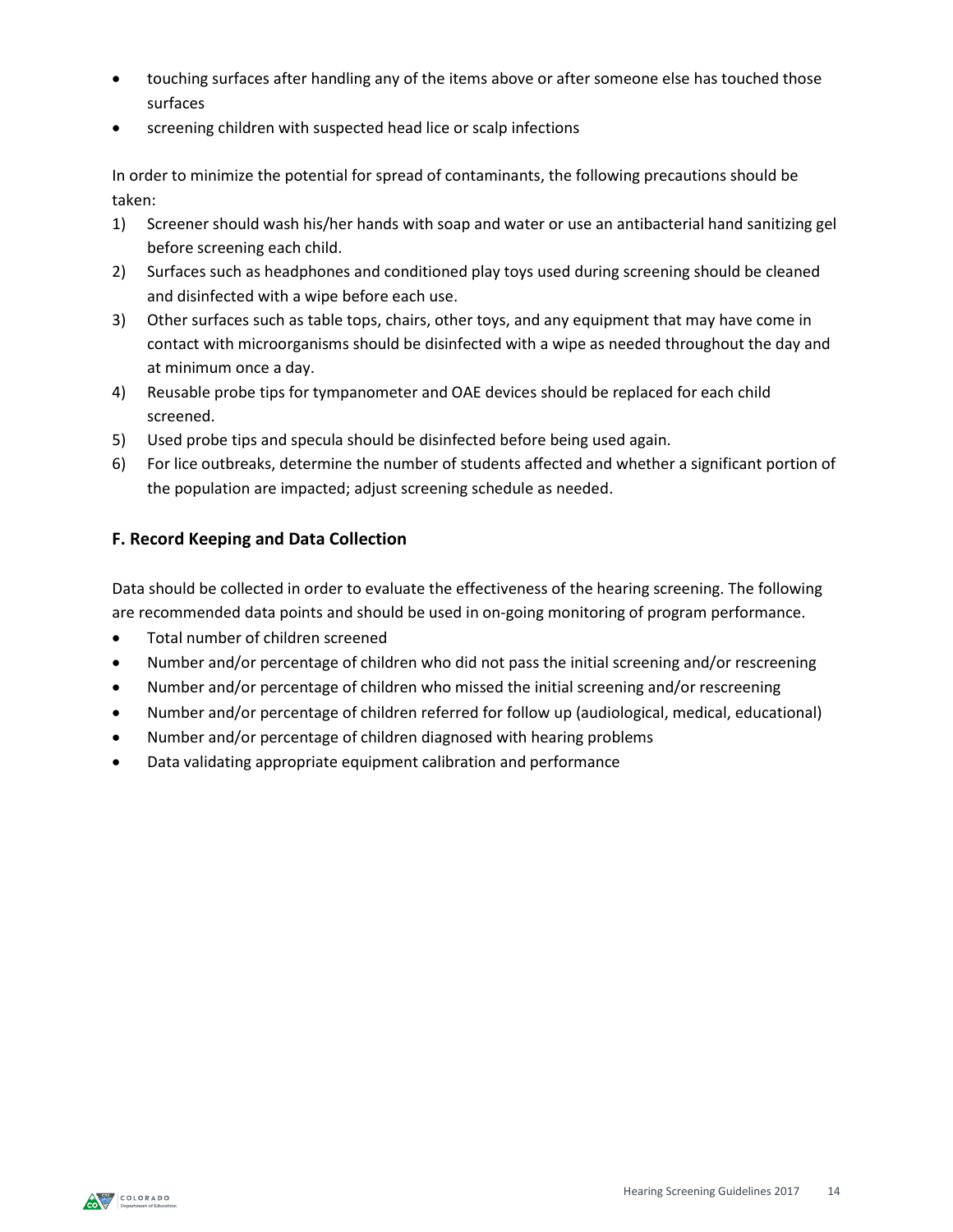#### **APPENDIX A: GLOSSARY**

**Acuity –** Sharpness or clarity of hearing ability in humans that is measured and recorded on an audiogram in decibels (sound level) and hertz (sound pitch or frequency).

**Ambient noise –** Surrounding noise from all directions encompassing a combination of sources (e.g., lighting, heating, air conditioning systems, people moving about, or use of equipment/facilities).

**ANSI S3.6-2010 –** The American National Standards Institute's specification which defines the technical characteristics of audiometers and calibration procedures.

**ANSI, 2008 –** The American National Standards Institute's specification which defines the allowable ambient noise levels for hearing test environments.

**Appropriate environment –** An acceptable hearing screening setting that is free from excess noise and visual distractions; when noise levels exceed 50dB, the hearing screening environment is deemed inappropriate and should not occur.

**Audiology –** The study of hearing disorders, including evaluation of hearing function and rehabilitation of individuals with hearing loss

**Audiologist –** The professional who provides care in the prevention, identification, diagnosis, and evidence-based treatment of hearing, balance, and other auditory disorders for people of all ages. An **educational audiologist** refers to audiologists practicing in the school setting; **pediatric audiologists** are audiologists specializing in services to children.

**Audiogram –** a graphic record of hearing ability for various sound frequencies; used in diagnostic audiology evaluations.

**Audiometer –** An instrument for gauging and recording acuity of hearing.

**Calibration –** The electroacoustic (physical measurement) or psychoacoustic (listening check) determination that an audiometer is performing properly in terms of its acoustic output, attenuation linearity, frequency accuracy, or harmonic distortion.

**Cerumen (also called Earwax) –** The yellow, waxy matter secreted in the outer portion of the ear canal that keeps out foreign objects, and keeps skin in the canal and tympanic membrane moist.

**Cochlea –** The spiral-shaped cavity of the inner ear and the main organ of hearing. The cochlea contains the nerve endings that transmit sound vibrations from the middle ear to the auditory nerve and are responsible for producing otoacoustic emissions.

**Conditioned play audiometry (also called play audiometry) –** A hearing test technique that uses behavioral conditioning to teach children to respond to sound; it makes a game of the hearing test by using activity-related toys such as blocks or pegs.

**Conductive hearing loss –** hearing loss produced by pathologies of the external and/or the middle ear.

**Decibel (dB) –** A unit used to measure the relative loudness or intensity of sounds; 0.0 dB (HL) is considered to be the faintest sound that can be heard by a normal hearing person; 140 dB (sound

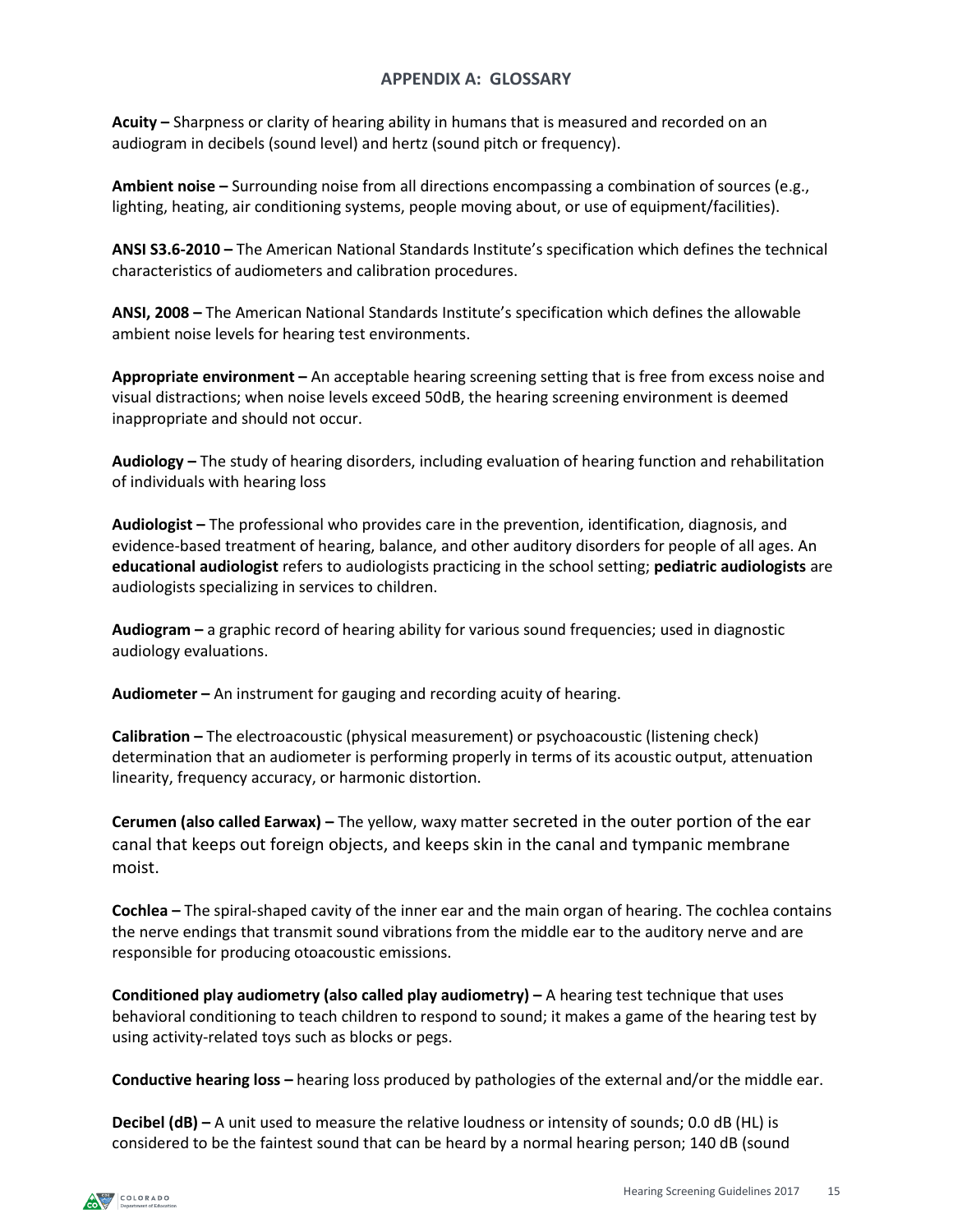pressure level), a pressure 10 million times as great, is considered to be the pain threshold of the normal ear.

**Diagnostic audiometry –** Performed by an audiologist to determine precise hearing abilities and includes hearing thresholds for both tonal stimuli and speech stimuli.

**Early childhood –** Stage in human development that generally includes the toddler (ages 1-3) and preschooler (ages 3-5).

**Ear canal** (also called **external auditory canal**) – The narrow, tube-like passage through which sound enters the ear.

**Eardrum –** The thin, semitransparent, oval-shaped membrane that separates the middle ear from the external ear. Also called tympanic membrane.

**Educationally significant hearing loss (ESHL) –** A typically permanent hearing loss diagnosed by an audiologist and potentially determined to have a negative impact on listening and learning in the educational setting. In Colorado, ESHL can be bilateral (both ears), unilateral (one ear), high frequency (bilateral, occurring in high-frequency range of hearing), or transient (ESHL that is present for more than 3 months due to a treatable condition such as OME).

**Eustachian tube –** A slender tube that connects the tympanic cavity with the nasal part of the pharynx and serves to equalize air pressure on either side of the ear drum.

**Frequency –** The rate of repetition of the cycles of a sound wave. The unit is called Hertz (Hz) or cycles per second (cps). The frequency of a tone largely determines pitch.

**Hearing loss –** General term for the partial or total inability to hear, also called hearing impairment. Hearing loss has many different causes, degrees, and types.

**Hertz (Hz) –** The standard unit of frequency (i.e., cycles per second) in the International System of Units, equal to one cycle per second.

**Inner ear** – The portion of the ear within the temporal bone that is involved in hearing and balance and includes the semicircular canals, vestibule, and cochlea. Also called internal ear, labyrinth.

**Mass-population screening –** examination of a large group or population to determine the presence of disorder or disease.

**Middle ear –** An air-filled cavity bordered by and including the tympanic membrane, ossicles, and Eustachian tube and ending at the cochlea.

**Middle ear condition (or pathology) –** Disorder of the middle ear space that can cause hearing loss or abnormal function of the structures of the middle ear; may include but is not limited to Eustachian tube dysfunction, ear infections, perforated eardrum, and impacted earwax.

**Normal hearing –** The ability to perceive sound within the normal range; typically defined as hearing levels between 0 to 20dB.

**Occlusion –** A closing or shutting off of the external ear canal. May occur due to a blockage of cerumen or be caused in some individuals by tight fitting headphones.

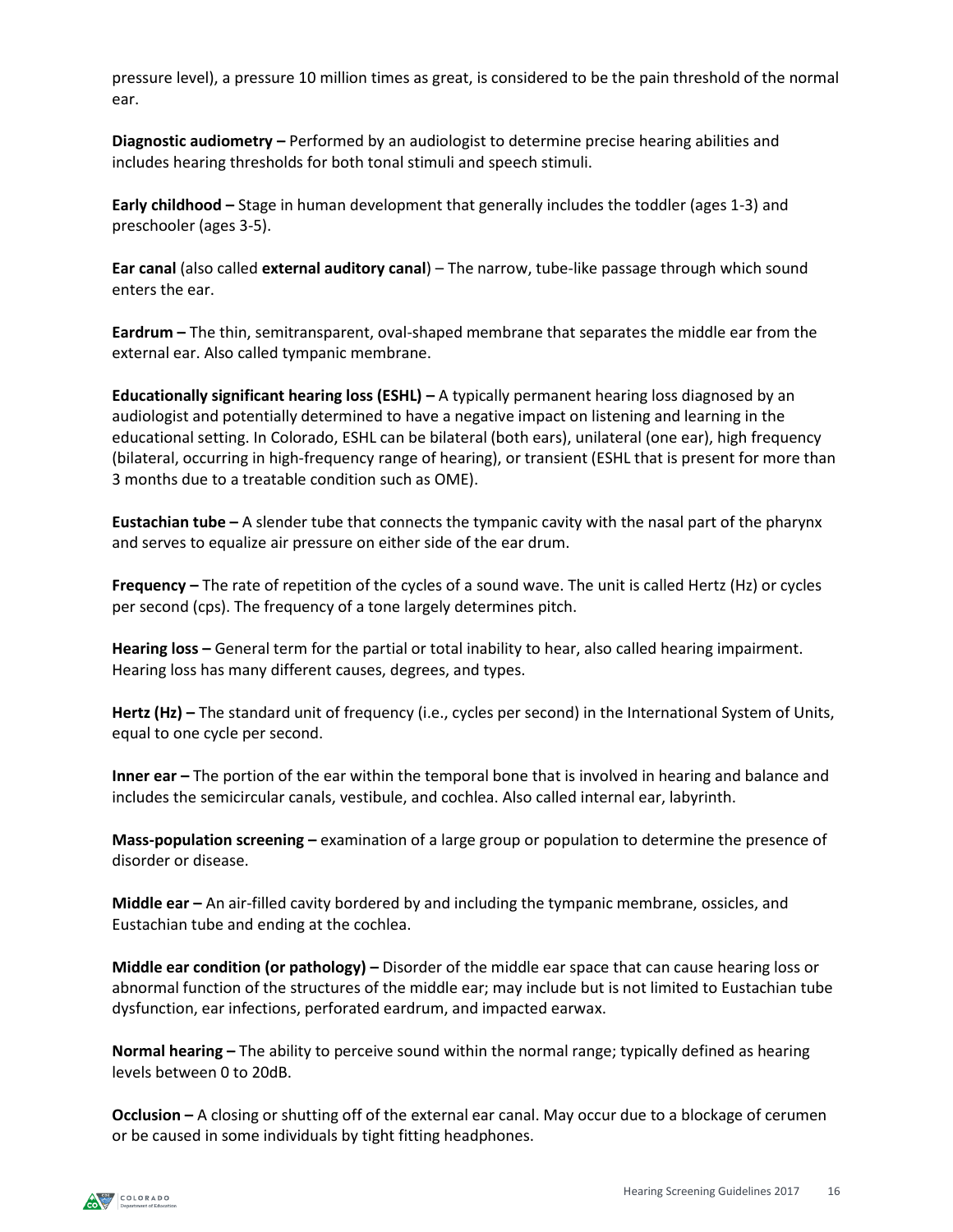**Otitis media –** a general term indicating inflammation of the middle ear.

**Otitis media with effusion (OME) –** Inflammation of the middle ear accompanied by an accumulation of fluid (liquid).

**Otoacoustic emissions (OAE) –** Sounds given off by the inner ear when the cochlea is stimulated by sound, and which can be measured with a small probe inserted into the ear canal. People with normal hearing produce emissions. Those with hearing loss greater than 25-30 decibels (dB) do not produce these very soft sounds. The recommended type of OAE to be used in childhood screening programs is **distortion product otoacoustic emissions (DPOAE),** which refers to sounds measured in response to 2 simultaneous tones of different frequencies.

**Outer ear (also called external ear) –** the outer portion of the ear including the auricle (pinna) and the passage leading to the eardrum (ear canal).

**PE tubes (pressure equalization tubes) –** ear tubes inserted into the eardrum to keep the pressure equal across the eardrum thereby preventing a vacuum forming in the ear which contributes to infection; also called ventilation, tympanostomy, myringotomy tubes.

**Perforated eardrum –** A hole or rupture in the eardrum.

**Probe tip –** Refers to the slender instrument inserted into the ear canal opening to perform an OAE or tympanogram test; most often has disposable cover to use, disinfect, and replace between tests to prevent spread of microorganisms which can cause infection.

**Pure tone –** A sound wave of a single frequency whose sound sensation is characterized by its singleness of pitch.

**Pure tone audiometry** – The key hearing test used to identify hearing threshold levels of an individual, enabling determination of the degree, type and configuration of a hearing loss. Thus, providing the basis for diagnosis and management.

**Pure tone sweep –** An audiometric technique to identify those individuals whose thresholds do not fall within the normal limits of hearing from those individuals whose thresholds fall at or within the limits of normal hearing; using pure-tone as stimuli.

**Referral –** Notification of parent/guardian/caregiver regarding results of hearing screening and the recommendations for follow up.

**Risk factors –** Attribute or exposure of an individual that increases the likelihood of causing or developing hearing loss.

**Sensorineural hearing loss (SNHL)** – Hearing loss resulting from a pathological condition in the inner ear or along the nerve pathway from the inner ear to the brain stem.

**Stimulus button (also called interrupter)** – The control on an audiometer that when pressed presents the signal to the listener; can be turned "continuously on" using a separate control also on the audiometer.

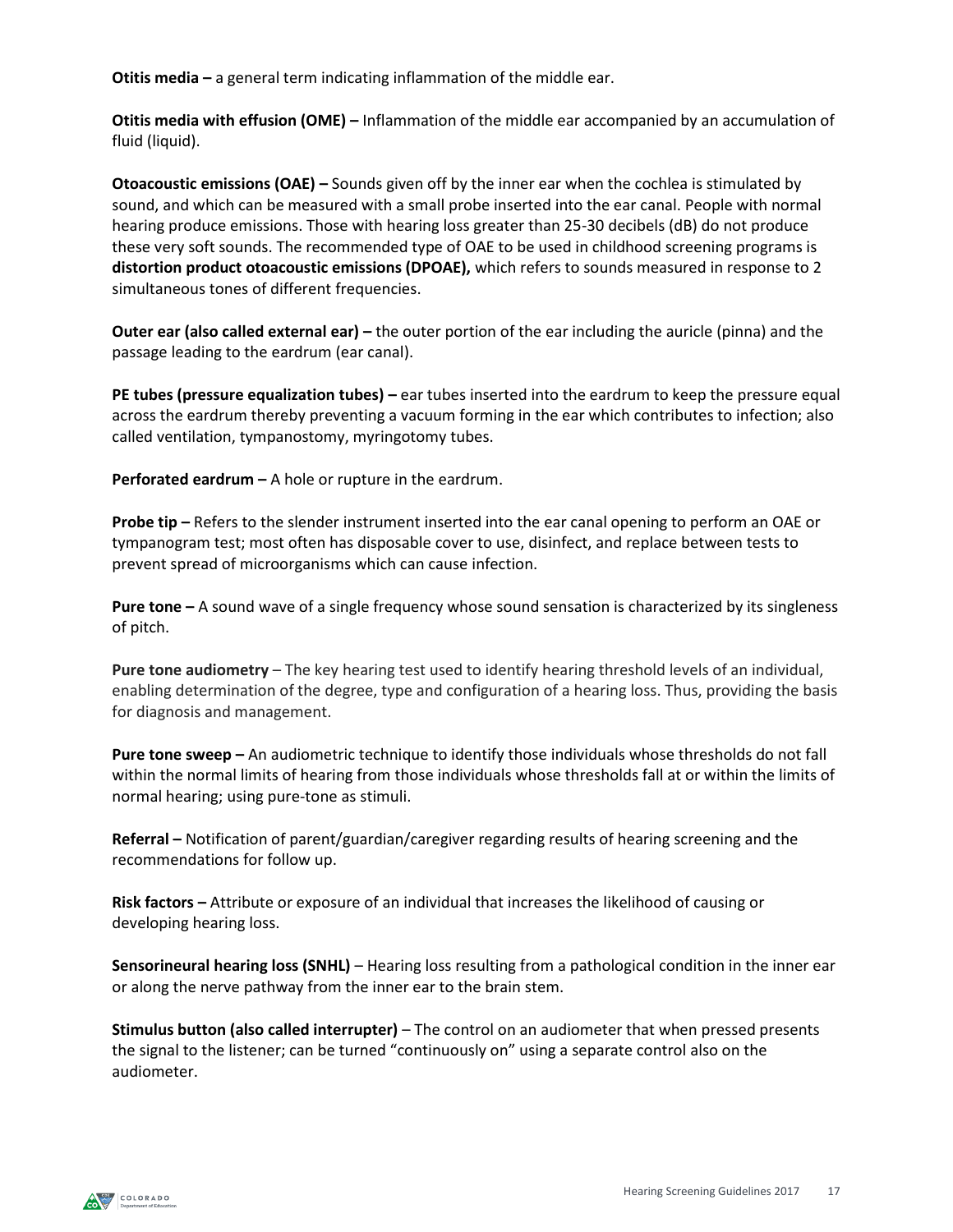**Threshold –** The sound level below which an individual is unable to detect sound; also the lowest point at which a person can hear; hearing thresholds are also referred to as hearing levels are stated in decibels (dB) at various frequencies.

**Tympanogram –** A graphic representation of a pressure compliance function of the middle ear.

**Warble tone –** A stimulus tone available on many audiometers whose frequency varies periodically several times per second over a small range and can be slightly easier to hear in certain environments; may be reliably alternated with pure tone stimulus.

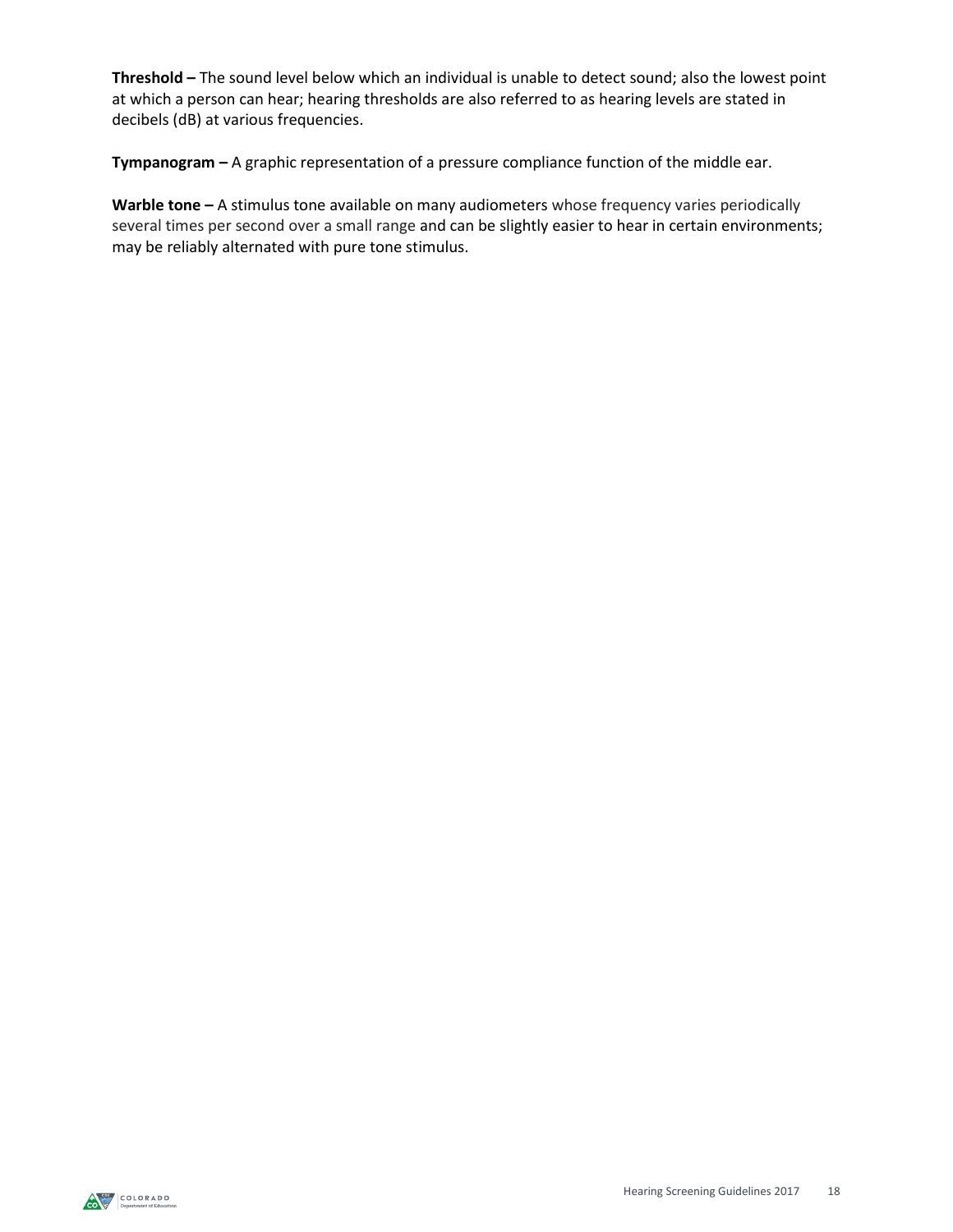# **APPENDIX B: H.E.A.R. CHECKLIST** *Indicators Associated with Hearing Loss*

<span id="page-19-0"></span>Children and youth who have any of the following history are of greater concern for potential hearing loss. **Bolded items are of greatest concern for potential permanent hearing loss.**

#### **H: Health**

- $\Box$  Large number of episodes of ear infections, PE tubes, or ear surgeries
- $\Box$  Problems during pregnancy or delivery
- $\Box$  Neonatal Intensive Care (NICU) stay of five or more days
- **Prolonged mechanical ventilation (5 days or longer)**
- $\Box$  Hyperbilirubinemia requiring exchange transfusion
- $\Box$  Congenital infections known or suspected to be associated with hearing loss (i.e. toxoplasmosis, syphilis, rubella, **cytomegalovirus (CMV)**, and herpes)
- **Bacterial meningitis**
- **Head trauma, especially basal skull/temporal bone fractures**
- **Diagnosed or suspected neurodegenerative disorders such as Hunter syndrome, Friedreich ataxia, and Charcot-Marie-Tooth syndrome**
- **Exposure to ototoxic medications (gentamicin, tobramycin, chemotherapy) or loop diuretics (Furosemide/Lasix)**
- **Family history of permanent childhood or early-onset hearing loss**

#### **E: Education**

- $\Box$  Delayed in speech, language, or phonics development
- $\Box$  Difficulty following directions (watches others for cues; relies on vision heavily)
- $\Box$  Failing grades or retention

#### **A: Appearance**

- $\Box$  Outer ear abnormalities such as those that involve the pinna, ear canal, ear tags, ear pits, and temporal bone anomalies
- $\Box$  Craniofacial anomalies, including cleft lip and cleft palate
- **Syndromes associated with hearing loss or progressive or late-onset hearing loss, such as of Usher's, Waardenburg, Alport, Pendred, and Jervell and Lange-Nielson**

#### **R: Report**

- **Teacher or caregiver reports concerns regarding hearing**
- $\Box$  Teacher or caregiver reports concern regarding behavior or attention
- $\Box$  Caregiver or student reports regular engagement in noise-hazardous activities
- $\Box$  Student reports tinnitus or ringing in the ears

#### HEAR Checklist Additional Comments:

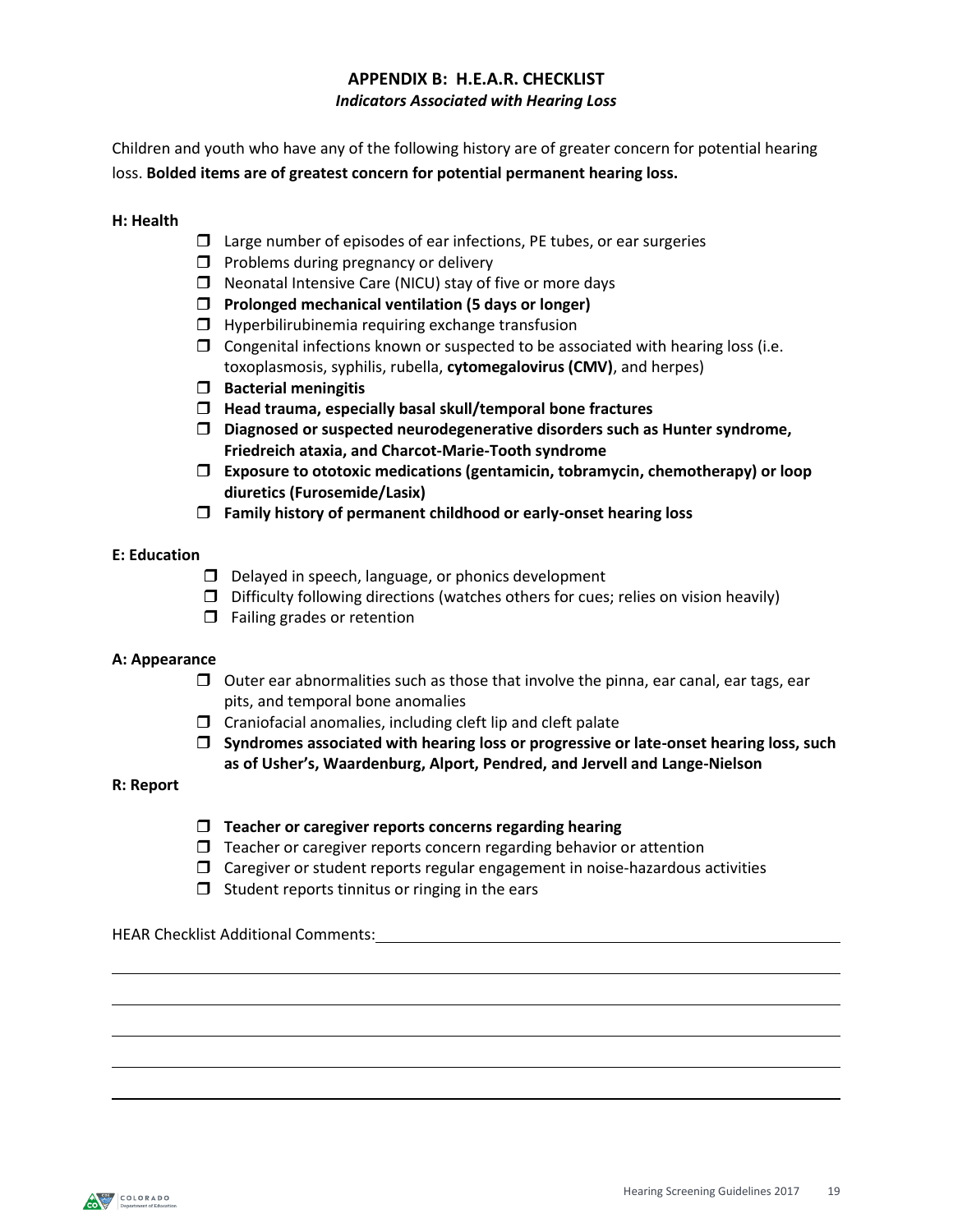# **APPENDIX C: FLOWCHART For Children & Youth Who Receive a Hearing Screening**

<span id="page-20-0"></span>

**\***A pass on an OAE screening does not rule out the possibility of a slight or later developing hearing loss. It is recommended that all children, birth through third grade have at least an annual hearing screening. Any parental concern regarding hearing, speech or language development (especially for those with risk factors) warrants referral to audiologist.

**\*\***If screening is being conducted where health care provider or audiologist is present, the protocol may be streamlined.

**†**Untestable children includes those not cooperative, unable to tolerate probe, or unable to perform task. An audiologist screening or referral is warranted.

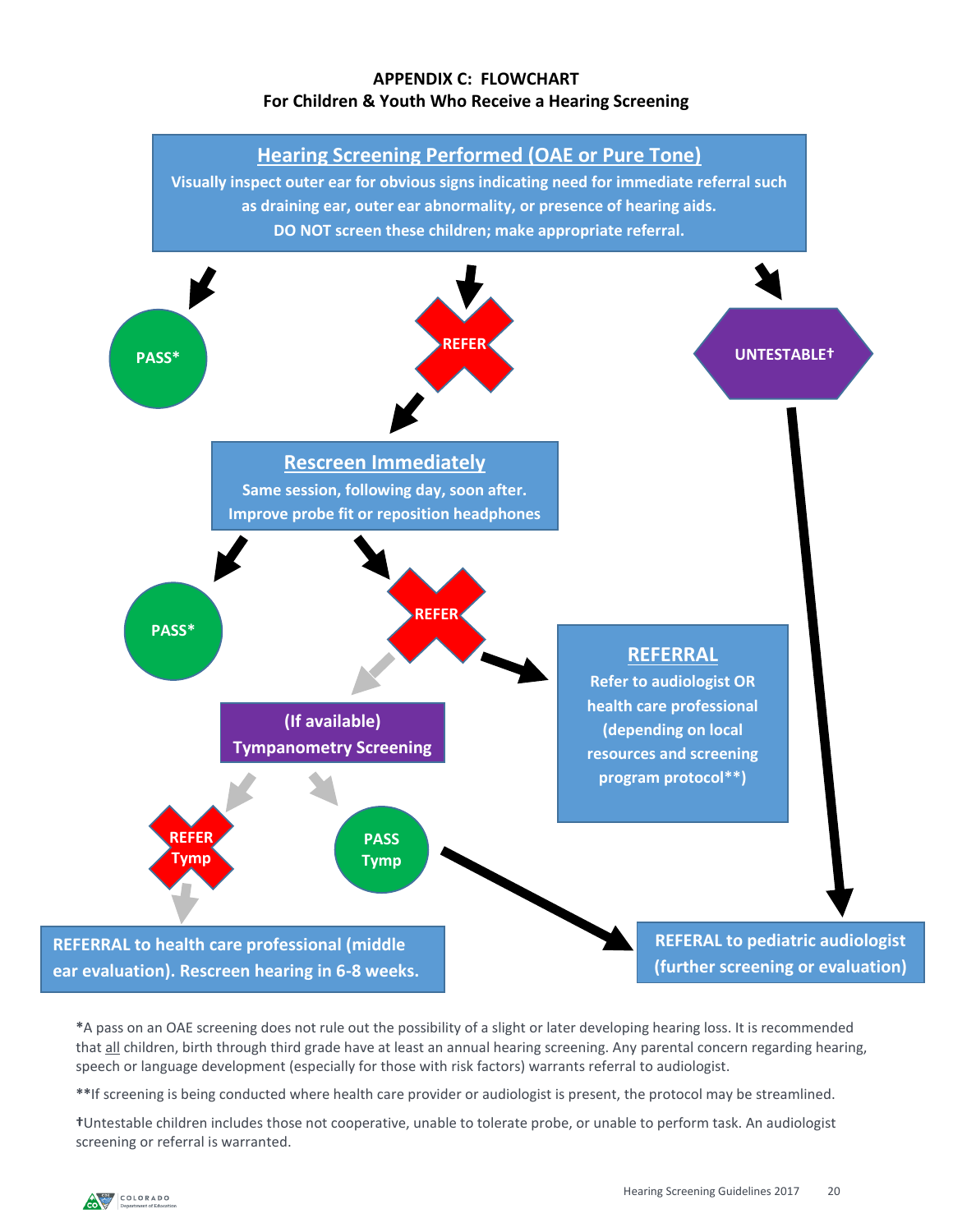# **APPENDIX D: SAMPLE REFERRAL FORM Early Childhood Hearing Screening**

<span id="page-21-0"></span>Dear Parent/Caregiver,

As you know, all children participating in our program receive a hearing screening. We are pleased to offer this as a helpful resource in caring for your child's hearing health.

The results of your child's hearing screening are as follows:

Your Child's Left Ear:

Your Child's Right Ear:

After reviewing your child's hearing screening results, we are recommending that a more detailed examination be scheduled. Some children may not pass the hearing screening due to wax blockage in the ear canal or a mild, undetected middle ear infection. It is therefore important that your child's ears be examined as soon as possible.

We are referring your child to **we are referring your child to**  $\blacksquare$ is as follows:

<local audiologist resource or health care practitioner>

Please make an appointment as soon as possible. If you have questions or concerns, please call us at xxx-xxx-xxxx. Let us know if you need any help in making this follow-up appointment.

Sincerely,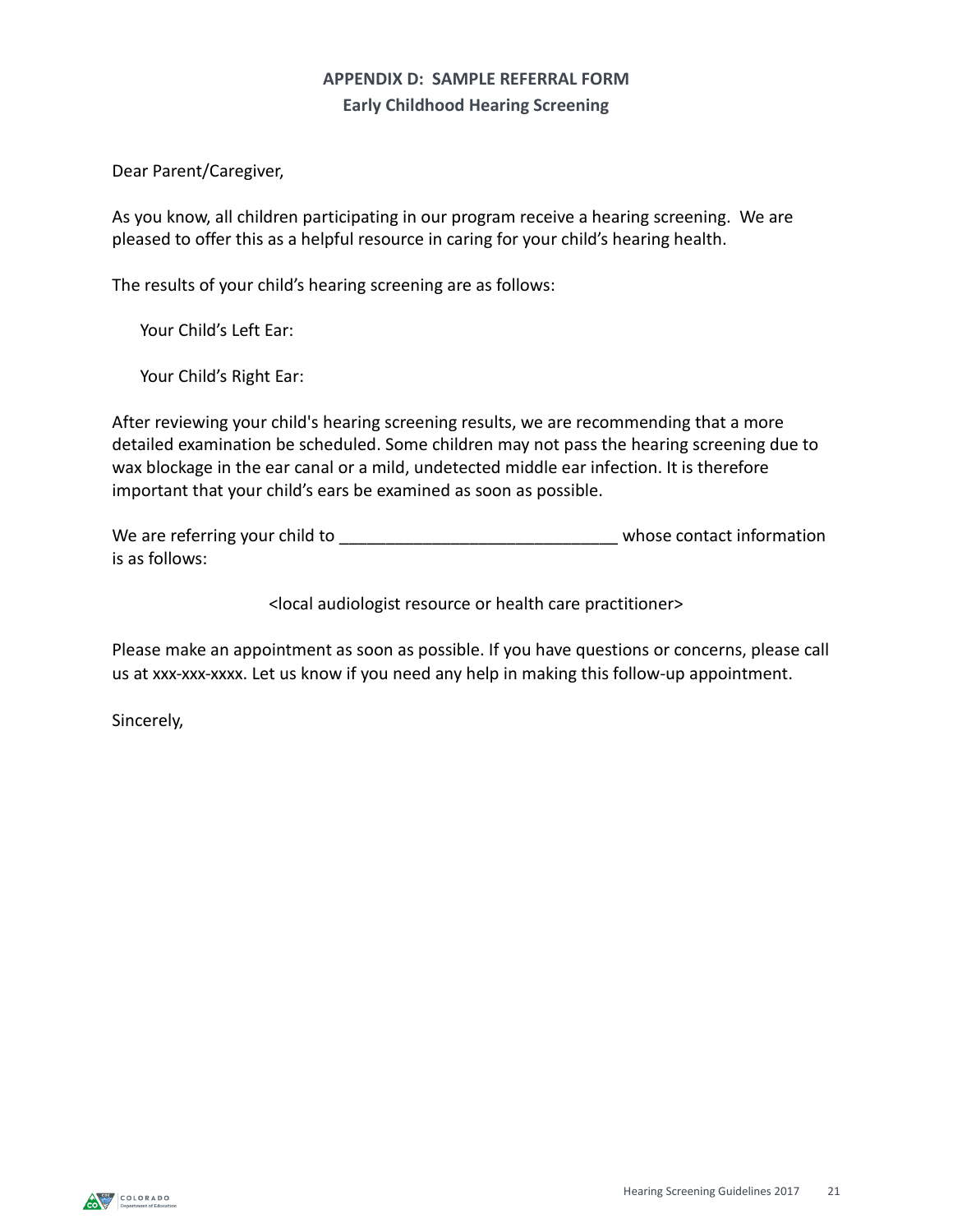# **APPENDIX E: SAMPLE REFERRAL FORM School Age Hearing Screening**

DATE\_\_\_\_\_\_\_\_\_\_\_\_\_\_

TO THE PARENT/GUARDIAN OF: THE RESERVE TO THE PARENT OUTLINE OF THE STATE OF THE STATE OF THE STATE OF THE STA

Your child's hearing was screened at school recently and it is advisable for your child to be seen by an audiologist for further testing.

No screening program can take the place of a thorough examination. Since your child did not pass, it is strongly advised that you have your child examined. You may call the school district audiologist (information attached) for a free screening.

If your child is already under treatment for his/her hearing, please indicate this treatment by sharing appropriate documentation from a health care provider.

Even a slight hearing problem can affect your child's education. Good hearing is essential to learning and language development, so your prompt attention is very important. Please call with any questions you may have at xxx-xxx-xxxx.

Sincerely,

# REFFERAL MADE ON THE BASIS OF THE FOLLOWING AREAS:

 $\Box$  Observation and History

- 
- Left 1000 Hz. \_\_\_\_\_\_\_\_\_\_ Right 1000 Hz. \_\_\_\_\_\_\_\_\_\_
- Left 2000 Hz. \_\_\_\_\_\_\_\_\_\_ Right 2000 Hz. \_\_\_\_\_\_\_\_\_\_
- - $\Box$  Right 4000 Hz. \_\_\_\_\_\_\_\_\_\_
- 
- □ Left 6000 Hz. \_\_\_\_\_\_\_\_\_\_\_\_\_ □ Right 6000 Hz. \_\_\_\_\_\_\_\_\_\_\_\_

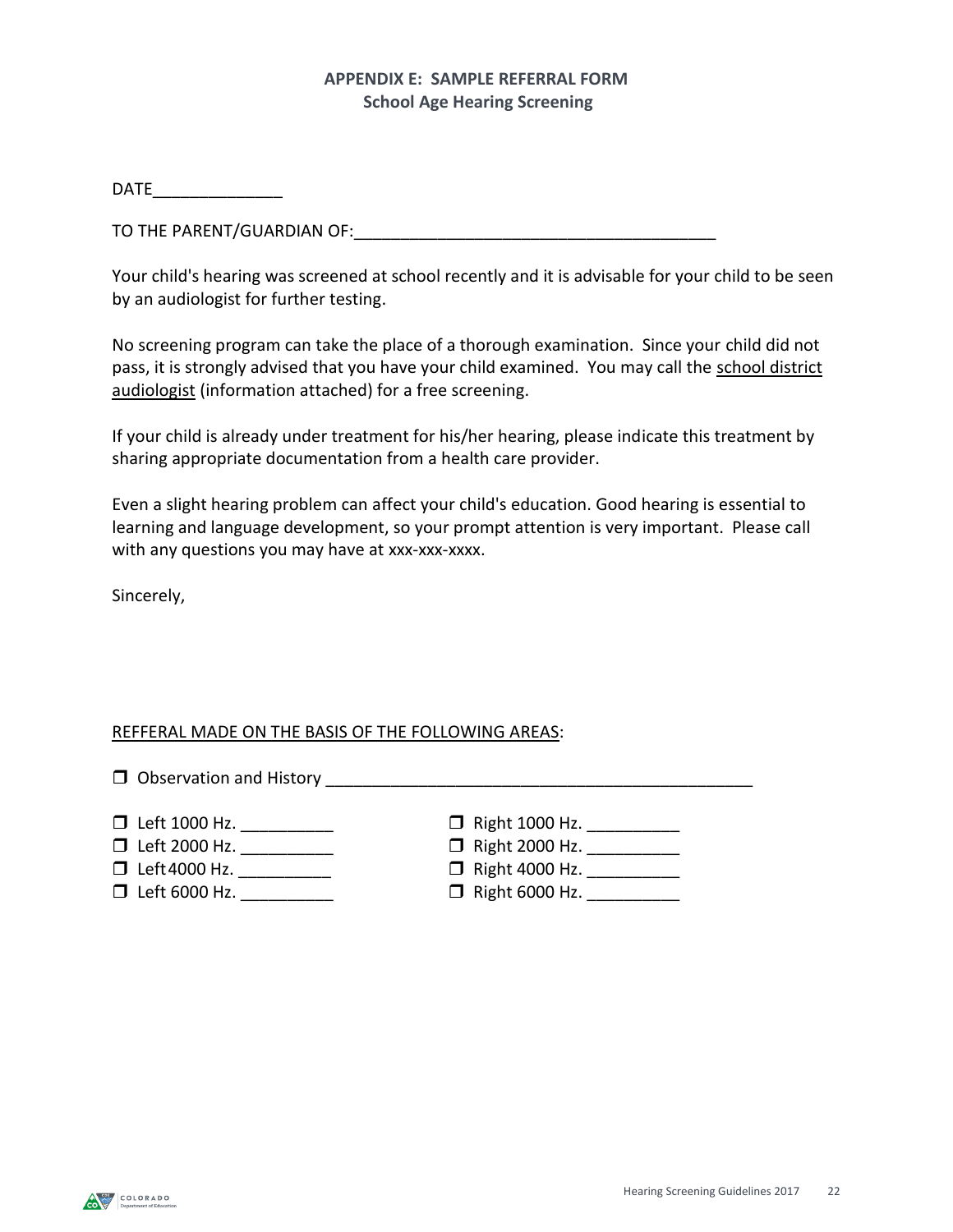#### <span id="page-23-1"></span>**APPENDIX F: HEARING SCREENING RESOURCES**

#### <span id="page-23-0"></span>**State Agencies**

- Colorado Department of Education: [Audiology](http://www.cde.state.co.us/cdesped/rs-edaudiology) & [Health Services](http://www.cde.state.co.us/healthandwellness/snh_healthservices)
- [Early Intervention Colorado](http://www.eicolorado.org/)
- Colorado Department of Public Health & Environment [\(Newborn Hearing Screening\)](https://www.colorado.gov/pacific/cdphe/newborn-hearing-screening)

#### **Screening & Practice Standards**

- Educational Audiology Association [\(EAA\)](http://www.edaud.org/advocacy/3-advocacy-09-09.pdf)
- American Speech-Language-Hearing Association [\(ASHA\)](http://www.asha.org/Practice-Portal/Professional-Issues/Childhood-Hearing-Screening/)
- American Academy of Audiology [\(AAA\)](http://audiology-web.s3.amazonaws.com/migrated/ChildhoodScreeningGuidelines.pdf_5399751c9ec216.42663963.pdf)
- National Center for Hearing Assessment & Management [\(ECHO Initiative\)](http://www.infanthearing.org/earlychildhood/index.html)
- Maternal & Child: Early Periodic Screening & Detection [\(EPSDT\)](http://mchb.hrsa.gov/maternal-child-health-initiatives/mchb-programs/early-periodic-screening-diagnosis-and-treatment)
- Centers for Disease Control [\(CDC](http://www.cdc.gov/ncbddd/hearingloss/recommendations.html) website[; downloadable handout](https://www.cdc.gov/ncbddd/hearingloss/freematerials/pcp-hearing-loss.pdf) on EC screening)
- American Academy of Pediatrics [\(AAP\)](https://www.aap.org/en-us/Documents/periodicity_schedule.pdf)
- Joint Committee on Infant Hearing [\(JCIH\)](http://www.jcih.org/)

#### **Screening Program Development & Training**

- Early Childhood: ECHO Initiative: Implementing a Successful OAE Screening Program [\(Website\)](http://www.infanthearing.org/earlychildhood/learning-to-implement.php)
- ECHO Initiative: Pure-Tone Screening 3 years old and over ([Website](http://www.infanthearing.org/earlychildhood/learning-to-implement-pure-tone.php))
- School-Age: Towson University: Pure Tone Hearing Screening in Schools [\(Dr. Diana Emanuel\)](http://www.towson.edu/chp/departments/asld/facultystaff/demanuel.html)

#### **Equipment**

- [MSR West,](http://www.msrwest.com/) Longmont, CO / 800-777-4130
- [Audiology Systems,](http://www.audiologysystems.com/) Schaumburg, IL / 855-283-7978
- [School Nurse Supply,](http://www.schoolnursesupplyinc.com/) Schaumburg, IL / 800-485-2737
- [MacGill Discount School Nurse Supplies,](https://www.macgill.com/) Lombard, IL / 800-323-2841
- [School Health Corporation,](https://www.schoolhealth.com/) Hanover Park, IL / 866-323-5465
- **•** ECHO Initiative OAE Equipment Options [\(Website\)](http://www.infanthearing.org/earlychildhood/oae-options/index.html)

#### **Hearing Health & Prevention**

- World Health Organization: [Make Listening Safe Campaign](http://www.who.int/pbd/deafness/activities/MLS/en/)
- Dangerous Decibels [\(Website\)](http://dangerousdecibels.org/)
- ASHA: Hearing Healt[h Resources for Children & Youth](http://www.asha.org/aud/HearingConservationChildren/)

#### **Hearing Loss**

• Centers for Disease Control (CDC): [Free Brochures on Hearing Loss in Children](http://www.cdc.gov/ncbddd/hearingloss/freematerials.html)

#### **Other Colorado Resources**

- Colorado Academy of Audiology Find an Audiologist [\(CAA\)](http://www.coaudiology.org/consumers/find-an-audiologist/)
- KidScreen Program [\(Marion Downs Center\)](https://www.mariondowns.com/our-programs/kidscreen)
- CU Denver EHDI Grant, Principal Investigator: [Vickie Thomson, PhD](mailto:vickie.thomson@ucdenver.edu?subject=Hearing%20Screening%20Assistance)

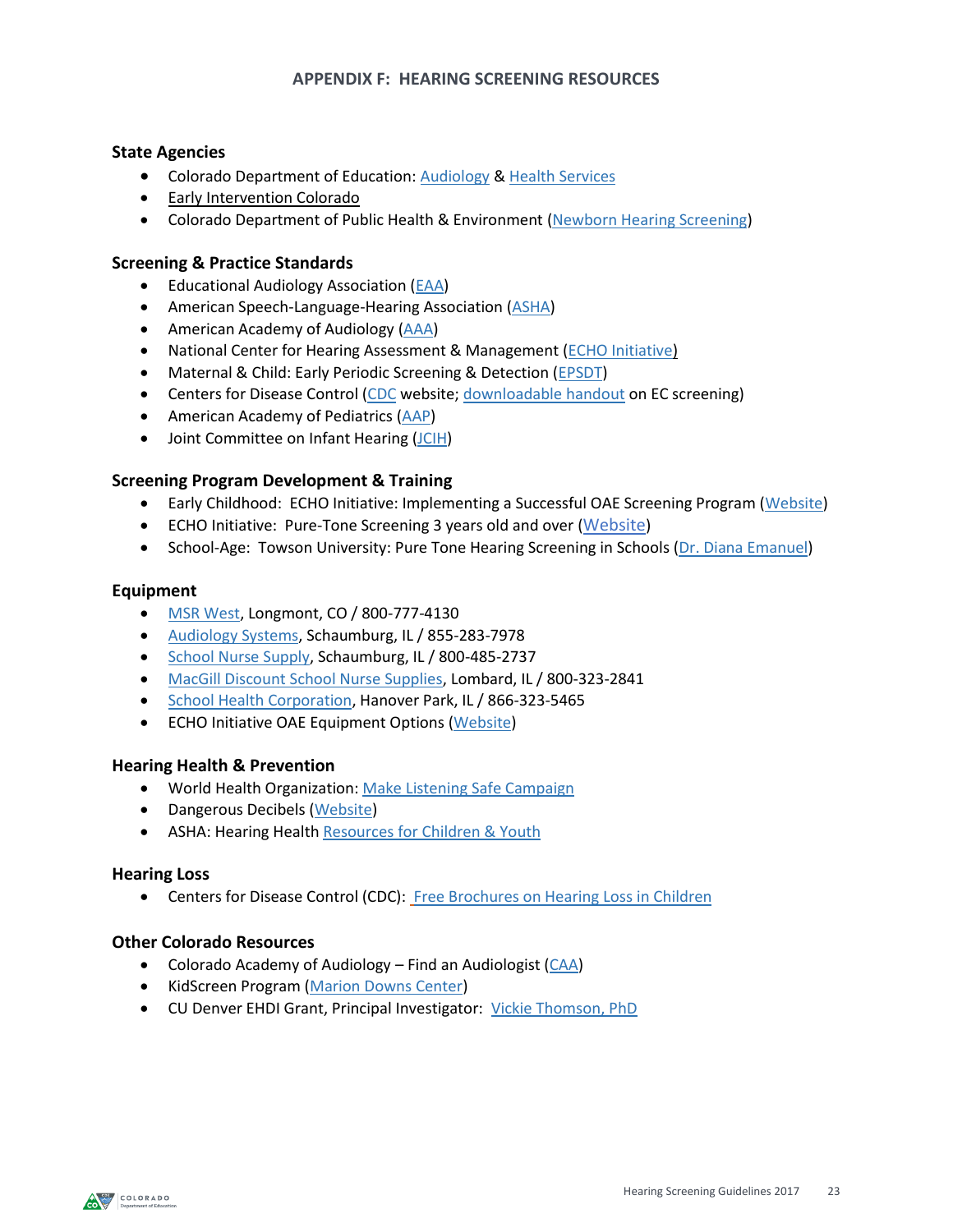#### **References**

American Academy of Audiology Task Force. (2011). *Childhood hearing screening guidelines.* Retrieved from [http://www.audiology.org/publications-resources/document-library/pediatric-diagnostics.](http://www.audiology.org/publications-resources/document-library/pediatric-diagnostics)

The American Heritage ® Science Dictionary. Retrieved from Dictionary.com website [http://www.dictionary.com](http://www.dictionary.com/)

American National Standards Institute. 1999. (Reaffirmed 2008) *American national standard specifications for maximum ambient noise levels for audiometric test rooms.* ANSI S3.1-1999. New York: Acoustical Society of America. Retrieved fro[m http://www.whisperroom.com/pdf/ANSI-ASA-S3.1-1999-](http://www.whisperroom.com/pdf/ANSI-ASA-S3.1-1999-R2008.pdf) [R2008.pdf.](http://www.whisperroom.com/pdf/ANSI-ASA-S3.1-1999-R2008.pdf)

American National Standards Institute. (2010) *Specifications for audiometers.* (ANSI S3.6-2010). New York, NY: Author

American Speech-Language-Hearing Association. (n.d.). *Childhood Hearing Screening.* (Practice Portal) Retrieved March 12, 2016 from [http://www.asha.org/Practice-Portal/Professional-Issues/Childhood-](http://www.asha.org/Practice-Portal/Professional-Issues/Childhood-Hearing-Screening/)[Hearing-Screening/.](http://www.asha.org/Practice-Portal/Professional-Issues/Childhood-Hearing-Screening/)

American Speech-Language-Hearing Association. (2016). *Scope of practice in speech-language pathology.* Retrieved from [http://www.asha.org/policy/SP2016-00343/.](http://www.asha.org/policy/SP2016-00343/)

Bhatia, P., Mintz, S., Hecht, B. F., Deavenport, A., & Kuo, A. A. (2013). Early identification of young children with hearing loss in federally qualified health centers. *Journal of Developmental and Behavioral Pediatrics, 34*(1), 15-21.

Dille, M., Glattke, T.J., Early, B.R. (2007). Comparison of transient evoked otoacoustic emissions and distortion product otoacoustic emissions when screening hearing in preschool children in a community setting. *International Journal of Pediatric Otorhinolaryngology, 71*(11):1789-95.

Dodd-Murphy, J., Murphy, W., Bess, F.H. (2014). Accuracy of school screenings in the identification of minimal sensorineural hearing loss. *American Journal of Audiology, 23*(4): 365-73.

Eiserman, W. D., Shisler, L., Foust, T., Buhrmann, J., Winston, R., & White, K. (2008). Updating hearing screening practices in early childhood settings. *Infants & Young Children, 21*(3), 186-193.

Georgalas C, Xenellis J, Davilis D, Tzangaroulakis A, Ferekidis E. (2008). Screening for hearing loss and middle ear effusion in school-age children, using transient evoked otoacoustic emissions: a feasibility study. *Journal of Laryngology and Otology, 122*(12), 1299-1304.

Grote, J. 2000. Neonatal screening for hearing impairment. *Lancet* 355 (9203): 513-514.

Harlor, A. D., Jr., & Bower, C. (2009). Hearing assessment in infants and children: Recommendations beyond neonatal screening. *Pediatrics, 124*(4), 1252-1263.Kreisman, B.

Joint Committee on Infant Hearing. (2007). Year 2007 position statement: Principles and guidelines for early hearing detection and intervention programs. *Pediatrics, 120*(4), 898-921.